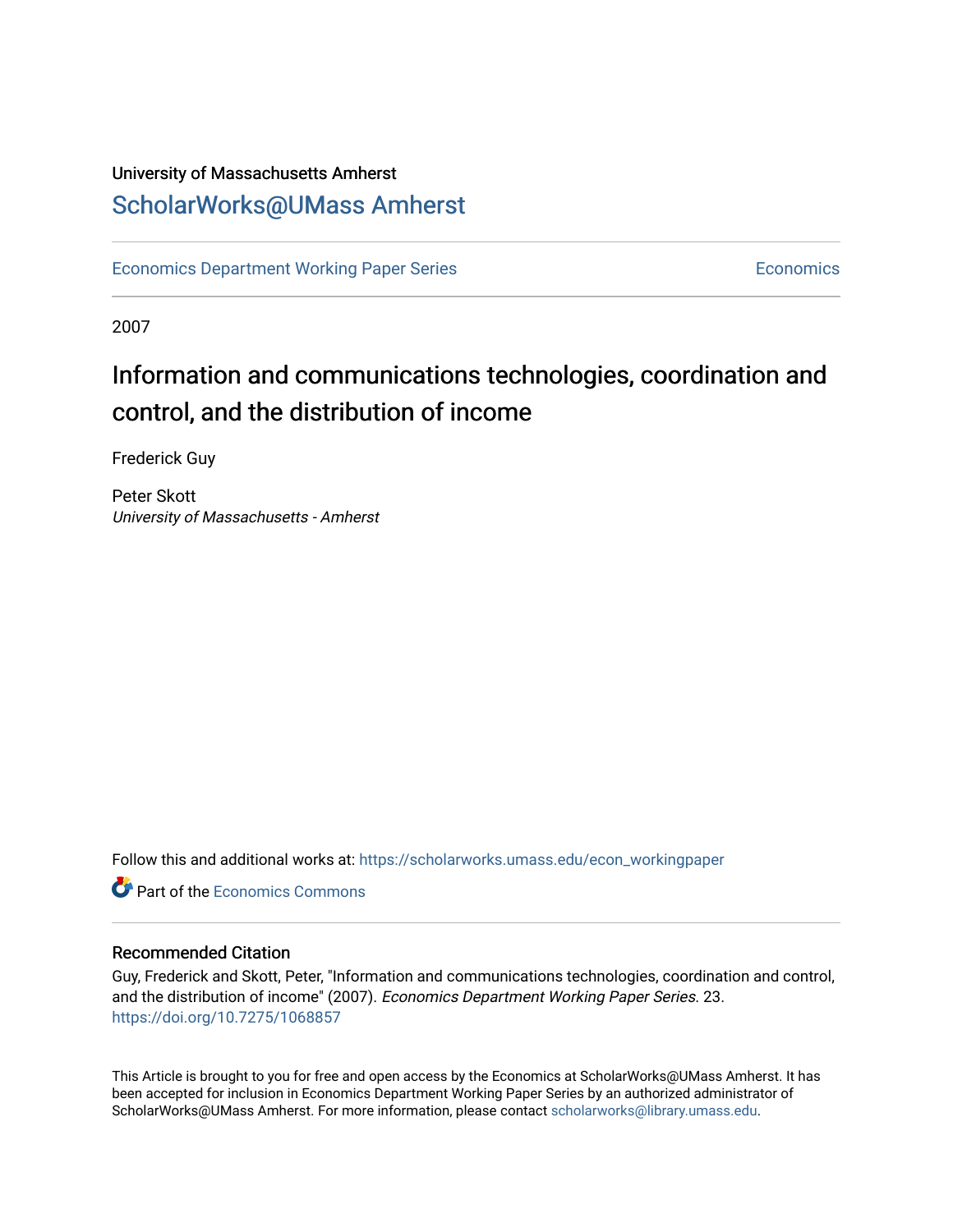# **DEPARTMENT OF ECONOMICS**

## **Working Paper**

**Information and communications technologies, coordination and control, and the distribution of income** 

by

Frederick Guy and Peter Skott

Working Paper 2007-11



## **UNIVERSITY OF MASSACHUSETTS AMHERST**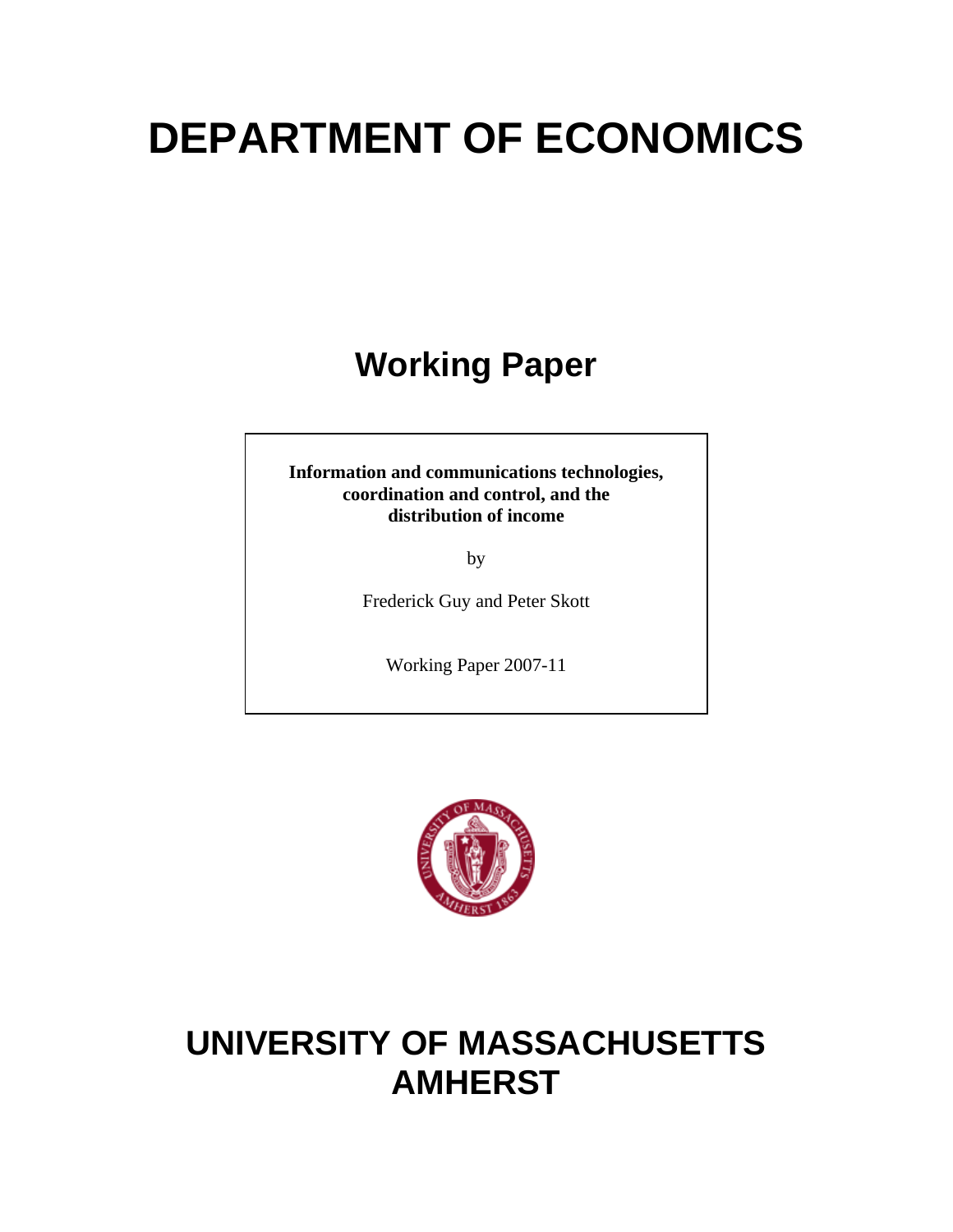## Information and communications technologies, coordination and control, and the distribution of income

Frederick Guy\* Peter Skott<sup>†</sup>

17th July 2007

#### Abstract

We consider the links between information and communications technologies (ICTs) and the distribution of income, as mediated by problems of coordination and control within organizations. In the large corporations of the mid-twentieth century, a highly developed division of labor was coordinated and controlled with the aid of relatively underdeveloped ICTs. This created a situation in which the options of top management were constrained while the individual and collective power of lower paid workers was enhanced. Only in the late twentieth century, when the microprocessor and related technologies transformed the information systems of organizations, did improvements in the tools of coordination and control race ahead of the growing demands of coordination and control. These technological changes have reduced the power of lower-paid employees, increased that for higher-paid employees, and led to an increase in income inequality. Thus, the more important aspects of new technology relate to the 'power-bias', rather than the 'skill-bias', of technological change.

JEL numbers: J31, O33

Key words: communications technology, power-biased technical change, inequality, work intensity, efficiency wage.

<sup>\*</sup>School of Management and Organizational Psychology, Birkbeck College, Malet St, London WC1E 7HX, UK; f.guy@bbk.ac.uk

<sup>&</sup>lt;sup>†</sup>Department of Economics, University of Massachusetts, Amherst, MA 01003, USA; pskott@econs.umass.edu.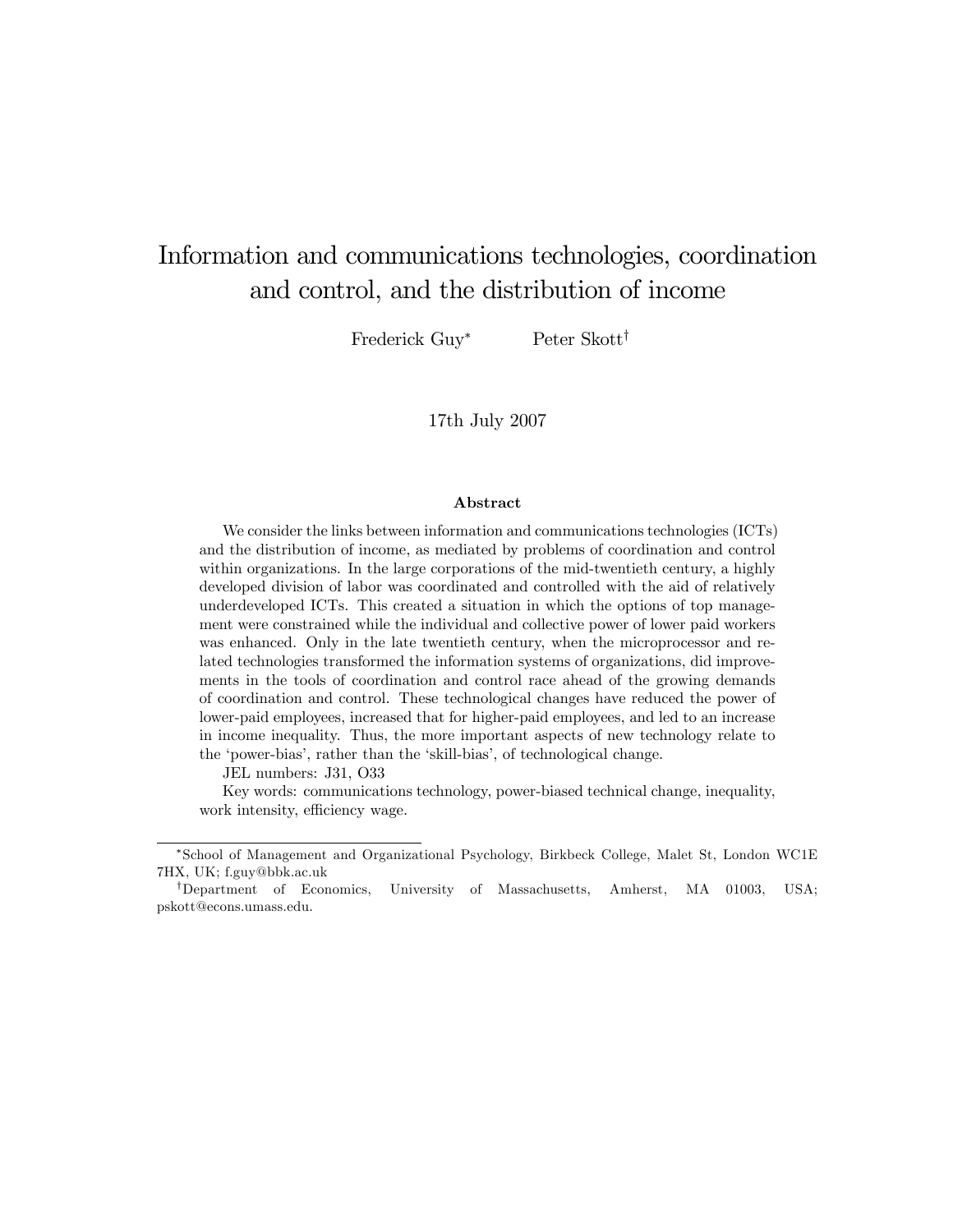## 1 Introduction

From 1940 to 2000, income inequality in the United States traces a sort of lop-sided U, falling abruptly in the 1940s and then rising, slowly in the mid 1950s and 1960s, more rapidly from the late 1970s onwards (Lindert, 2000; Kopczuk, Saez and Song, 2007). What the high-income households lost in the 1940s was largely property income, while what they gained from the late 1970s onwards has been wage and, to a lesser extent, entrepreneurial income (Piketty and Saez, 2007). Evidence from a variety of sources suggests that a similar "great compression" took place in other industrial capitalist economies in the 1940s, as did the replacement of property with wage and entrepreneurial income (see, e.g., Moriguchi and Saez, 2007; Piketty et al., 2006). However, in many countries, the compression of the income distribution has not been reversed, or was reversed later and less dramatically than in the US.

Many explanations have been offered for parts of this great U turn, and a few explanations have attempted to encompass all of it. Among economists, the hegemonic explanation for increased income inequality from the 1970s onwards was, until recently, skill-biased technological change (SBTC). Even by generous readings, however, SBTC cannot account for the extreme rises in wage income for the top one percent, nor can it account for the abruptness of the compression in the first place.

A second class of explanations attributes the compression, and de-compression, to institutional changes. Many of these - changes in tax rates, social insurance, minimum wage legislation, the legal framework of industrial relations, and the organizational reach of trade unions - came just before or just after the second world war. Wartime mobilization itself has often been seen as a spur to egalitarianism, both in attitudes and in institutions. And, clearly, the US and other countries in which income inequality rose so quickly from the late 1970s onwards saw, in that period, sharp reversals of some of the equalizing institutional changes of the great compression itself: the Reagan and Thatcher revolutions, and similar waves of liberalization in the other Anglophone countries. The large contribution of institutional changes to the fall and rise of inequality is undeniable, and yet these changes raise at least as many questions as they answer. War may, as a rule, be a social leveler, but the leveling is not always cemented with durable institutional changes. Even in the US, where the great compression was relatively short-lived, inequality continued falling for nearly a decade after the war, and pre-war levels of inequality were not reached again until the 1980s. Why did the leveling institutions last as long as they did, and why did a great wave of liberalization, and rising inequality, sweep the English-speaking industrial economies around 1980? And why did the 1940s also see a reduction in inequality in neutral countries, such as Spain (Alvaredo and Saez, 2006), and Sweden (Roine and Waldenstrom, 2006)?

Our argument in this paper is that changes in information and communications technologies (ICTs) used in workplaces contributed to the fall and rise in American inequality. These same technologies tend to be the focus of the SBTC literature, but contrary to the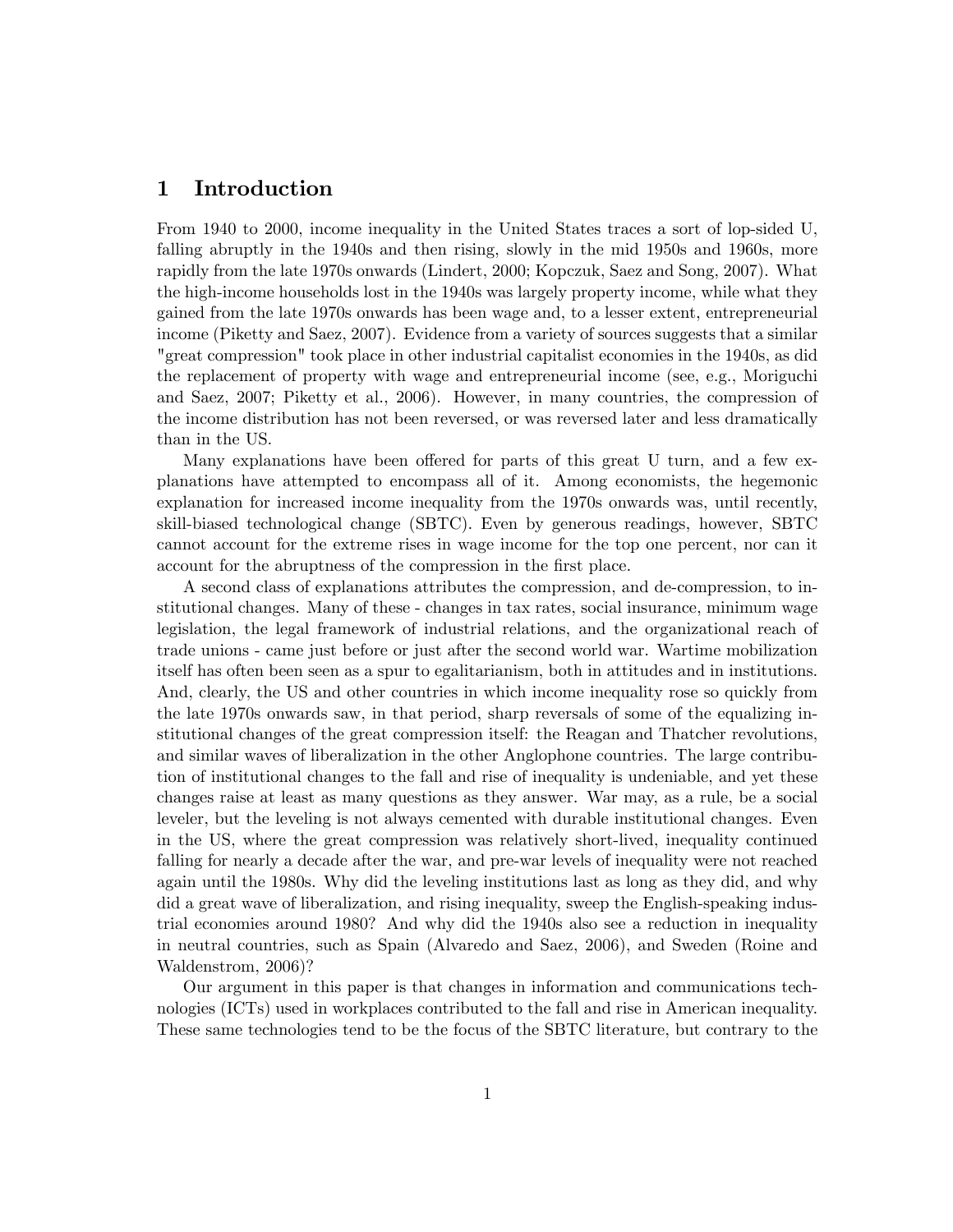SBTC hypothesis, we argue that the path from technology to distribution runs through technology's effects on agency costs, rather than skills. We accord a central role to institutions, but we see the institutional changes in question as partly endogenous. Our analysis owes a great deal to two distinct strands of literature. One of these is a literature on the changing organization of production, both within and between firms, with an emphasis on the information systems required for coordination and control (Chandler, 1977; Beniger, 1984; Yates, 1989). The other is the literature of agency - the formal study of the costs of controlling individual and collective employee behavior when contracts are incomplete (Alchian and Demsetz, 1972; Bowles, 1985; Gintis and Ishikawa, 1987).<sup>1</sup>

We argue that the compression of incomes in the 1940s was in part a response to problems created by the expansion of managerial business in the preceding decades. The leveling of incomes was a result of the limitations of the available information and communications technologies for coordination and control of these new, large enterprises. In ways that we detail below, the burdens of coordinating large, complex, and geographically dispersed companies enhanced the bargaining power of those lower in the hierarchy, and reduced that of top managers. From the 1970s onwards, advances in ICT improved coordination and control, reducing the agency rents accruing to those lower in the corporate hierarchies. The flexibility that the new ICTs brought also created new rents for those at the top of the hierarchies.

Following our terminology in Skott and Guy (2007a), we refer to changes in the relative ability of different groups to extract rents as a result of changes in workplace technology as power biased technological change (PBTC).

The rest of this paper is organized as follows. Section 2 lays out the relationship between information systems and agency in the operation of large organizations. Section 3 presents the argument for power-biased technological change in the mid-twentieth century, and for the inversion of this power bias in the late twentieth century. Section 4 discusses the implications of the technological changes for the power of managers. Section 5 uses a small model to analyze the effects of PBTC in a more formal setting. Section 6 briefly considers the relation between skill and power, and the relationship between the intra-Örm issues addressed elsewhere in this paper and institutional change is broached in Section 7. Section 8 offers a few concluding comments.

## 2 Communications technology and problems of coordination and control

Economic growth is associated with an increasing division of labor, for the familiar reasons given by Adam Smith (1776), and any division of labor creates a need to coordinate the various specialized workers involved. For this reason, Machlup (1962) tells us, economic

<sup>&</sup>lt;sup>1</sup>In its emphasis on institutions and relative power, our analysis has affinities with a number of other contributions, incl. Freeman (1996), Gordon (1996), Howell and Wieler (1998), Levy and Temin (2007).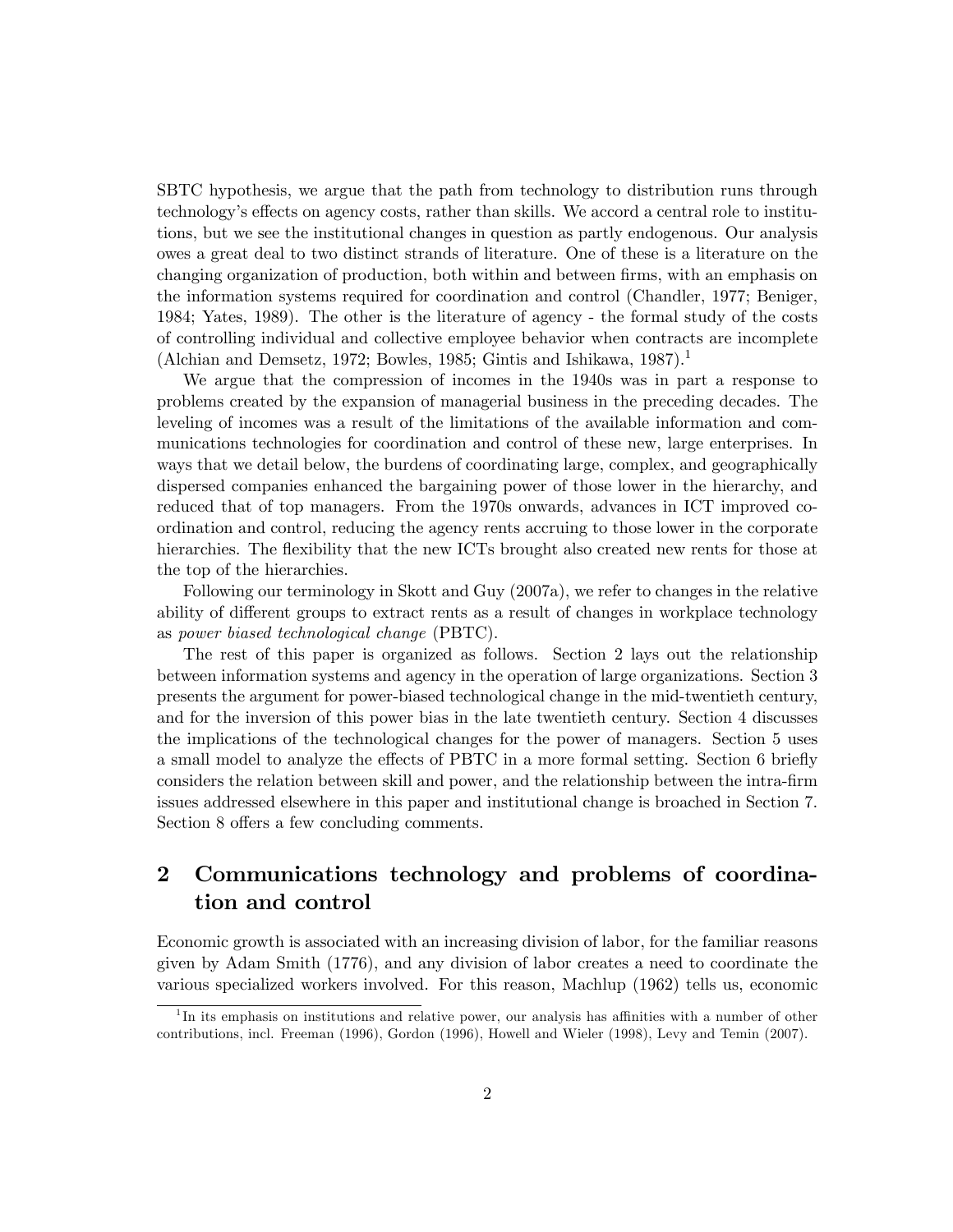growth comes with a growing share of work being devoted to information tasks - the overhead costs, if you will, of the division of labor. Moreover, as the division of labor grows, the economyís information requirements change qualitatively as well as quantitatively: we do not simply have more mercantile accounts in the manner of 15th century Venice, but different kinds of accounts - cost accounting, capital accounting, and complex financial instruments.

In the late nineteenth century, as a result of growing markets and new production technologies, there were gains to be had from creating large companies. Within a large company, some subset of the increasingly elaborate division of labor was carried out in a deliberately coordinated way - Chandler's (1977) visible hand.

There are important differences between visible and invisible hand coordination, but both hands rely on the reduction of the unstructured knowledge held by many different people to common and communicable forms that we call *information*. Hayek's (1945) information-theoretic reading of markets is instructive here: he maintains that the market's efficiency advantage over the central plan lies in its ability to distill vast amounts of local knowledge (what Polanyi (1962) calls tacit knowledge) into a single price vector. Yet, similar, if less extreme, reductions in the dimensionality of information take place within planned systems, including firms: the creation of standard categories and measures, whether for products, people, or processes, necessarily omits or distorts some features that might be salient, but this is a cost of establishing communication between offices in an organization, and in so doing facilitating coordination and control. Weber (1968) called such a reduction in the dimensionality of information "rationalization". Beniger (1986), describing the same phenomenon in the language of computer science, regards an organization's rules, procedures and annual budgets as ways of "pre-processing" information: fixed rules economize on information processing.  $^2$ 

Rationalization is a feature of the bureaucratic - and, to Weber, rational - organization, which we associate today with ináexibility. Ináexibility can reduce the need for the communication and processing of information. Consider the pioneering of modern management by early railroads: trains were unable to communicate with one another, and collisions were prevented by the adoption of roles and rules. In the 1850s, a train on the Boston and Worcester Railway could not move without the authorization of the conductor - an employee who directed this costly and dangerous collection of equipment by virtue of o¢ ce, which is to say a bureaucrat. The conductor was, in turn, bound by a strict set of rules: a westbound train was to stop in the station at Framingham, and could not proceed until an eastbound train had arrived on the opposite track (Chandler, 1977, p. 96). Doubtless such a system caused many inefficiencies, as a delay to one train meant a delay to the other, but the predictability created by such rules had clear benefits. Two

<sup>&</sup>lt;sup>2</sup>Rationalization and pre-processing are also evident in the *routines* emphasized by Simon (1957) in his discussion of bounded rationality. Bounded rationality is usually explained with reference to the cognitive limits of individuals. Simon uses the concept, however, to explain behavior within organizations. In this light, it is worth noting that while routine- or rule-based behavior in organizations can reflect inherent human cognitive limitations, it can also reflect technological limits to communication and computation.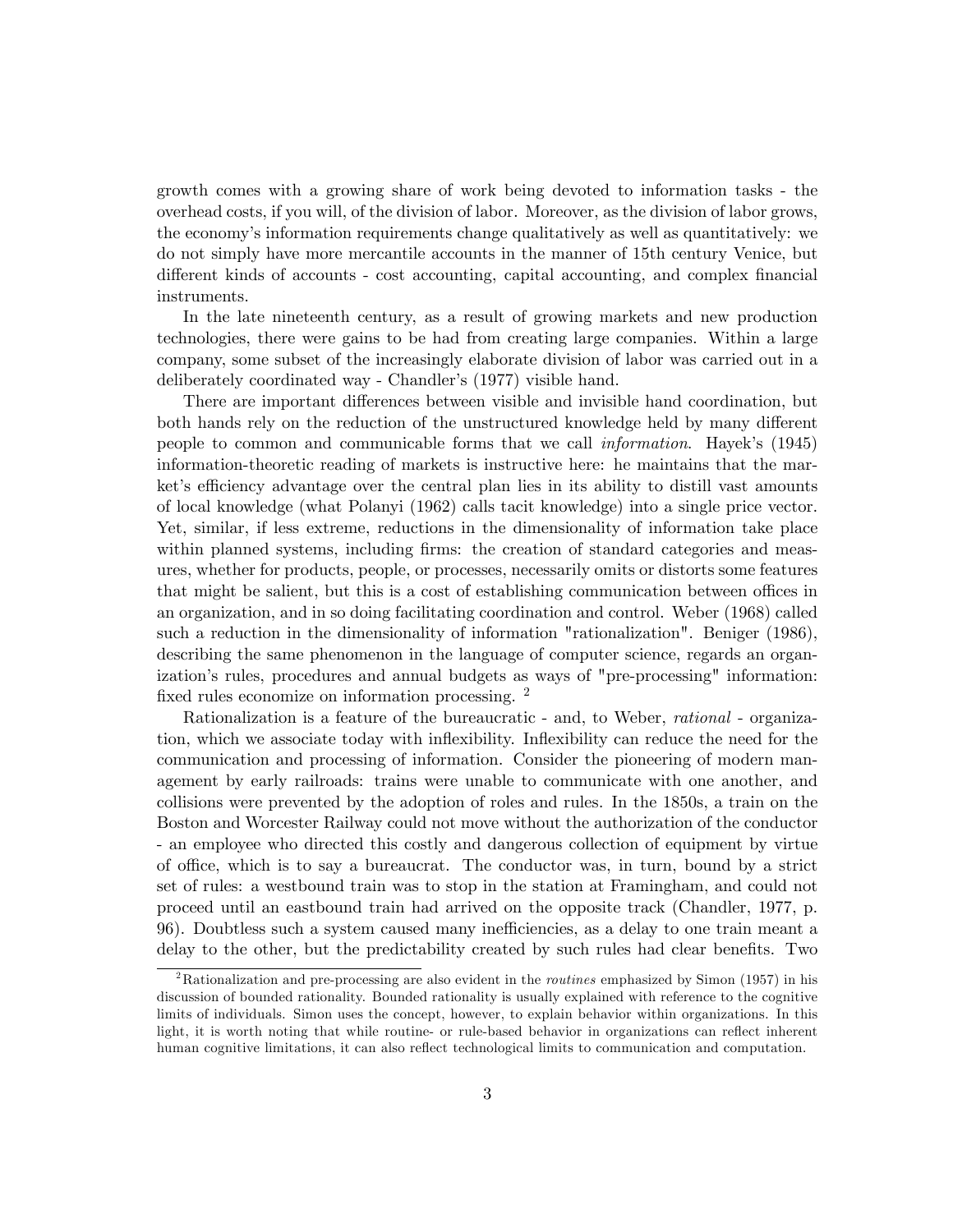aspects of this are interesting to us. One is that rule-based predictability - and ináexibility - substituted for communication. The other is the contrast between that early railway, and transport systems both before and after. Systems before - canal boats, wagons, ships at sea and so on - required less coordination than rail systems, and the individuals in charge of the different vessels were not bound by such detailed rules or procedures. Rail systems today retain very tight rules and procedures - leaving, if anything, less room for judgement by a trainís conductor - but improved ICTs (scheduling and signalling systems) allow far greater flexibility in the disposition of trains.

To draw a more general lesson from this example, consider the development of other large businesses in the wake of the railway. Geographically dispersed activities were coordinated with the aid Örst of the telegraph and later with voice telephony. Both are high-speed communications technologies, but ones which suffer from very low bandwidths and no direct connection with any information storage or processing system. For the telegraph to be of use in discussing, say, the purchase of some materials or merchandise, any relevant technical specifications had to be already known between the parties. This constraint was relaxed somewhat with the telephone - a fact often credited with furthering the spatial separation of operations within companies in the early twentieth century - but when compared with the torrent of technical specifications and market information that can pour down a strand of cable today, the world of the telephone looks much like that of the telegraph. Such communications systems did not lend themselves to real-time processing, and this contributed to a heavy reliance on pre-processing.

It is plain from the historical record that, from the start, large companies were constrained by their technologies of coordination and control. Beniger (1986) describes what he calls a "crisis of control" in the mid-19th century; response to this crisis stimulated the development and application of new ICTs. Yates (1989) aptly describes this period as one in which "control through communication" developed. Cortada (1993) chronicles the development of mechanical and electro-mechanical tabulating machines, the primitive number-crunching ancestors of the computer.

Effective coordination and control is a moving target: ICTs and their applications improve, but the division of labor becomes more elaborate. Jonscher (1994) provides evidence, however, that in the 1970s and 1980s, there was a qualitative advance in the pursuit of improved coordination and control. In that period, the microprocessor and related technologies made it possible to integrate information systems with systems of production and of service delivery. For Jonscher, this presents itself as a problem of data classification: through 1970, he is confident in classifying occupations as information work and non-information work; from 1980, he finds this impossible. For us, the breakdown of these categories reflects a breakthrough in coordination and control.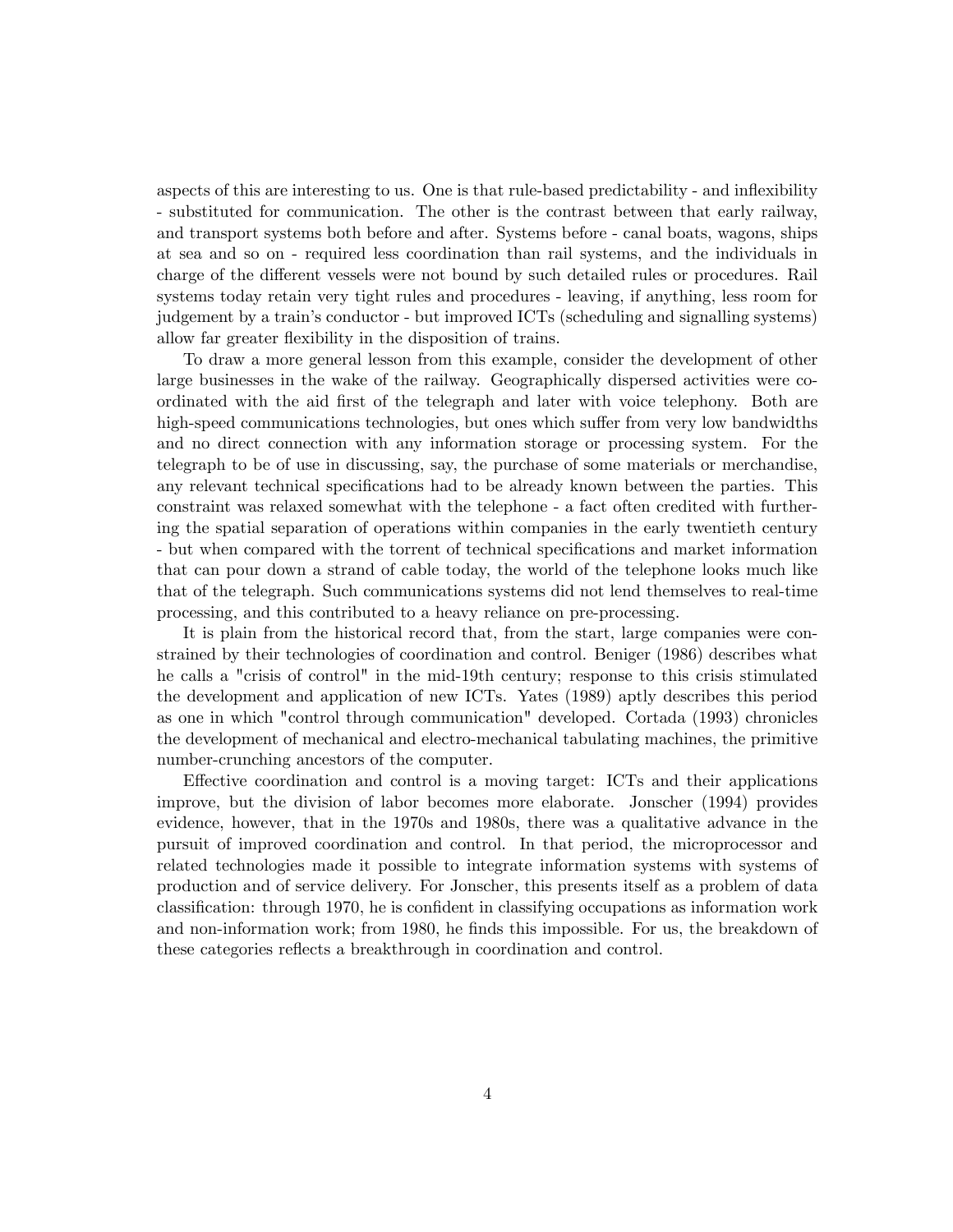### 3 Coordination, control, and the power of workers

The scale of planned activity together with the limits of ICTs in mid-twentieth century organizations worked to compress the distribution of income by empowering workers, and dis-empowering managers.

We begin with the workers, and proceed later to the managers. The limitations of ICTs affect the power of workers in three different ways: first, through the managers' ability to monitor the *actions* of workers; second, because the inflexibility of the system - the heavy reliance on pre-processing - reflects the fact that managers lack information about the conditions (or, in the language sometimes used in formal models of uncertainty, the state of nature) in which the workers' actions take place; and, third, because many of the pre-electronic information áows within organizations were restricted to a small number of paths, literally defined by the paths of pieces of paper, which were vulnerable to hold-up by employees along the way.

Consider, for example, the case of retail clerks. The invention of the cash register in the 1870s provided a key control technology in retailing: it provided a way of ensuring that the money collected from customers matched the money a clerk handed over to her or his employer at the end of the day. It was little help in fighting collusion between clerks and customers (i.e., deliberate undercharging), and was only a crude instrument for measuring the work pace or productivity of the clerk. Over the ensuing decades cash registers proliferated, improved mechanically, were replaced by electro-mechanical versions, and then improved still further, but their functions remained the same. Such information as was collected from cash registers had to be summarized, manually, for each store in a multi-store company, and then entered, again manually, into the companyís system of accounts. Not until the late 1970s, with bar codes and networked computing, was there a fundamental change in what the cash register did. With those changes, the cash register suddenly provided a substantial barrier to clerk-customer collusion, and provided Öne monitoring of each individual clerkís productivity throughout the day. The same automatic data collection capabilities allow managers to monitor patterns of business throughout the day - that is, to know the state of nature in which the workers are acting. All of this information is fed to, and processed automatically by, a computer system which can make results available to managers at many levels of the organization. And, of course, such point-of-sale systems are just part of larger management information system which allows monitoring of employees and operations up and down the supply chain.

We see similar cases in financial services, for instance with the movement of customer service from desks in local bank branches to call centers.

These changes affect the power workers have in their relations with their employers. Power, as we use the term, means one party's ability to affect outcomes that matter for another. The power a worker has over an employer is a function both of the sensitivity of employer outcomes to the worker's actions - is the worker able to affect a large operation or a costly piece of equipment, or is her work independent and without much capital? -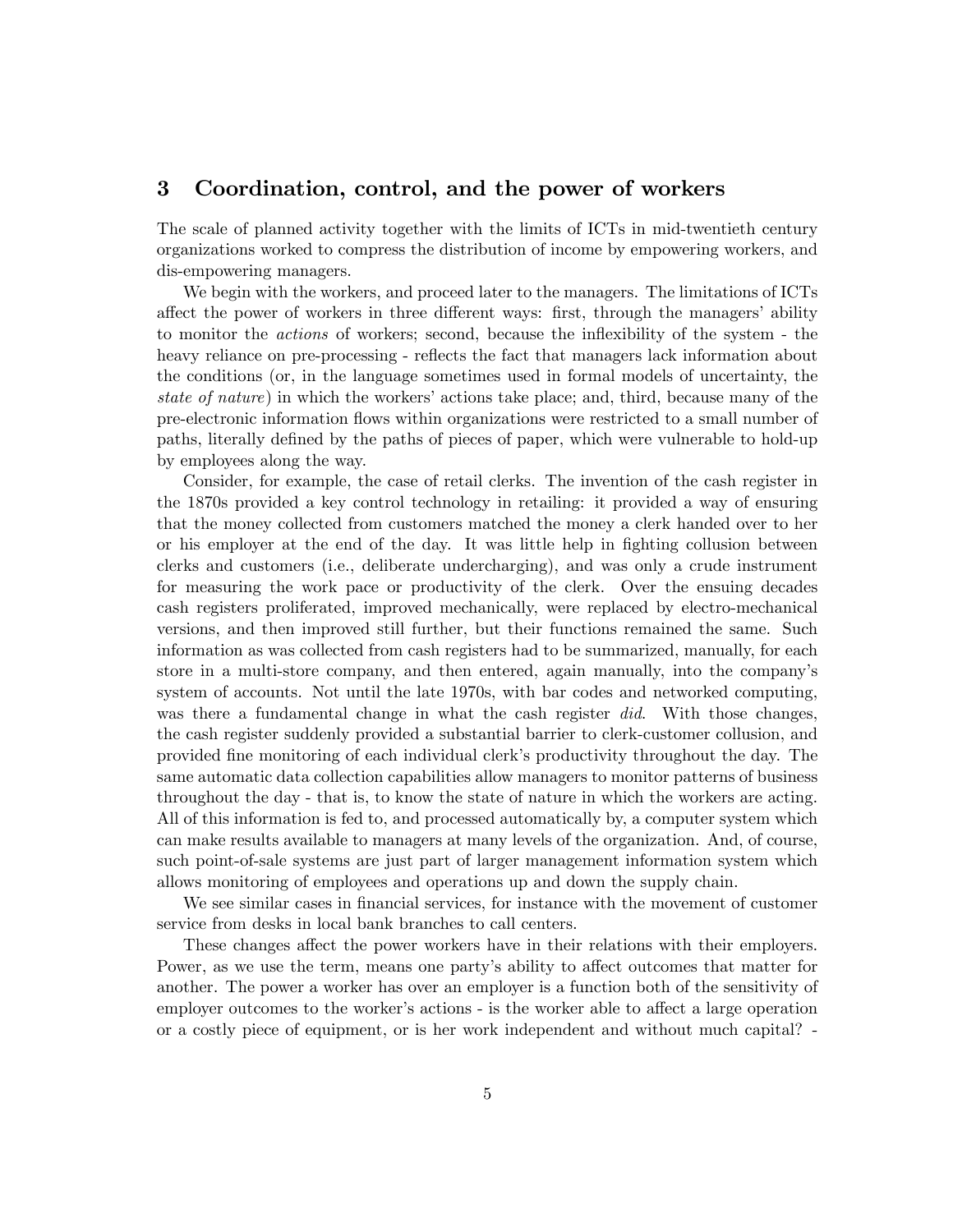and of the employer's ability to constrain the worker's actions through monitoring and intervention.

High costs of monitoring individual workers, or the employer's ignorance of the state of nature in which they operate leads, ceteris paribus, to higher wages. Poor information systems reduce the match between contractible proxies for a worker's effort or output, and the effort or output itself; the power of workers is enhanced and the level of efficiency wages tends to increase. This holds whether the latter is understood as taking place in a gift exchange (Akerlof 1982); or in an adversarial relationship in which performance is enforced through a combination of employment rents, and a threat of dismissal following the principal's subjective evaluation of the agent's performance (Bowles 1985; Gintis and Ishikawa 1987; Shapiro and Stiglitz 1984). We examine this point in detail with the model and simulation presented below.

The employer's imprecise knowledge of the state of nature also creates a functional role for labor unions. The inflexible and rule-bound firm often requires that low-level employees go beyond what their instructions require; bureaucratic organizations have been brought to a standstill by their employees "working to rule". If doing a good job requires working beyond - and perhaps even in violation of - the rules, or suggesting changes to the rules, employees may expose themselves to arbitrary retaliation from supervisors simply by doing a good job. Part of the voice function of the union is to ensure fair treatment in such circumstances. Freeman and Medoff (1984) gave this as a reason why unionized companies in the United States enjoy higher productivity than non-unionized ones. <sup>3</sup>

Let us turn, finally, to the question of the *flow* of information. Management of the flow of materials is at the center of Chandler's analysis of the large corporation, and its ability to achieve economies of speed. The vulnerability of mid-twentieth century production systems to interruptions of this flow is a well-understood factor in industrial relations: by sitting down in a few factories in 1937, workers at General Motors were able to bring a large part of the North American manufacturing operations of this company - and many of its suppliers - to a halt. The vulnerability of such production systems is often understood as a result of the ináexible, single purpose nature of the capital stock (Piore and Sabel, 1984). Yet economizing on information processing was also a factor in the design of these systems: the single path flow of goods and fixed purpose machines also formed part of a control system which made it possible to monitor the pace of work without benefit of elaborate information systems; this is the distinction Edwards (1979) makes between

 ${}^{3}$ Fairris (1997) argues that it was the productivity benefits of voice that led to an organized movement among American employers, during the first World War, to establish company-sponsored employee associations; many of these associations were later supplanted by unions, which took over the voice function and combined it with such functions as wage bargaining. More recent evidence comes from Black and Lynch (2001), who study the effects of high performance work practices on productivity in American manufacturing. High performance work practices involve problem-solving and decision-making by individual workers and by teams, at some cost to central control. Black and Lynch's finding is that such practices bring productivity benefits only when unions are present; they attribute this to union voice, consistent with the analysis here.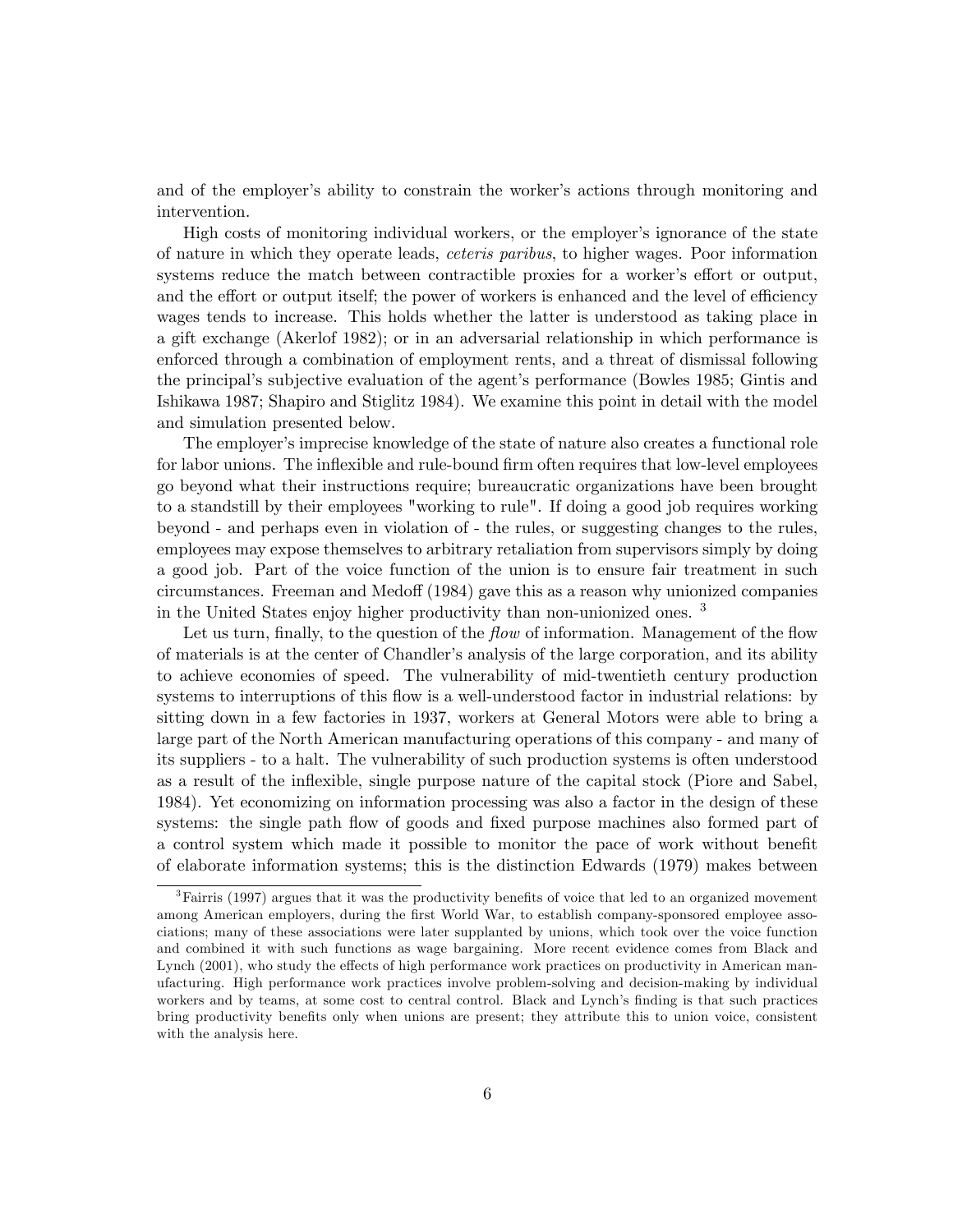mechanical and bureaucratic control.

Like the single-path flow of materials in mass production, the vertical integration characteristic of mid-twentieth century has an information systems element. The same ICT limitations which make the internal plans of a company rigid and imprecise also limit what is measurable for the purposes of inter-Örm contracts. We should expect this to further improve workers' collective bargaining power, and to compresses earnings differentials between workers. We expect enhanced bargaining power because each act of vertical integration - whether for the supply of high tech parts, or taking catering and cleaning in-house, creates some degree of lock-in that would not be present if the service were purchased on a competitive market. $4$  Since the late 1970s, however, Chandlerian economies of speed have been routinely realized in coordinated multi-Örm networks. In this and other respects, the greater áexibility of information áows permits greater áexibility of organizational configuration; the world in which information can be directed down any number of paths at will is also a world in which the supply paths of goods and services can be shifted with relative ease, thus weakening workers' bargaining power.

Networked productionís most noticeable manifestation is cross-border, and cross-ocean, outsourcing. Within industrial countries, it seems clear both empirically and by standard Stolper-Samuelson reasoning, that this increases inequality, although the size of this effect is disputed (see, e.g., Wood, 1994; Leamer, 1996). Although much of this analysis is framed with reference to trade in general, the point here is that the more rapidly developing areas of trade - what economists call intra-industry trade - is occurring within planned manufacturing, procurement and distribution chains over distance (Gereffi 1999; Gereffi, Humphrey, and Sturgeon 2005).

## 4 The power of managers

Organizational ináexibility empowers workers, and for the same reasons it dis-empowers managers. We can see this if we view the manager's employment relationship as we viewed the employment relationship of the worker, absent questions of collective action. The logic of agency models, including the efficiency wage model we use below, is that wages are an increasing function of the sensitivity of the employer's outcomes to the manager's effort. (In this we assume that there is a principal to set the manager's wage and to threaten sanctions for non-performance.) If the nature of organizational inflexibility is that few changes get made or attempted, and that competitors who are similarly inflexible demand less in the way of rapid response, the marginal product of the manager's effort should be less, and remuneration should be less.

With a flexible organization in an environment of other flexible organizations, managers

 $4$ Vertical integration should also be expected to compress overall differentials among workers simply because it is known that organizations compress income differentials internally, relative to the market; the reasons for this are contested, but the empirics are clear (Frank 1985; O'Shaughnessy, Levine, and Cappelli 2001).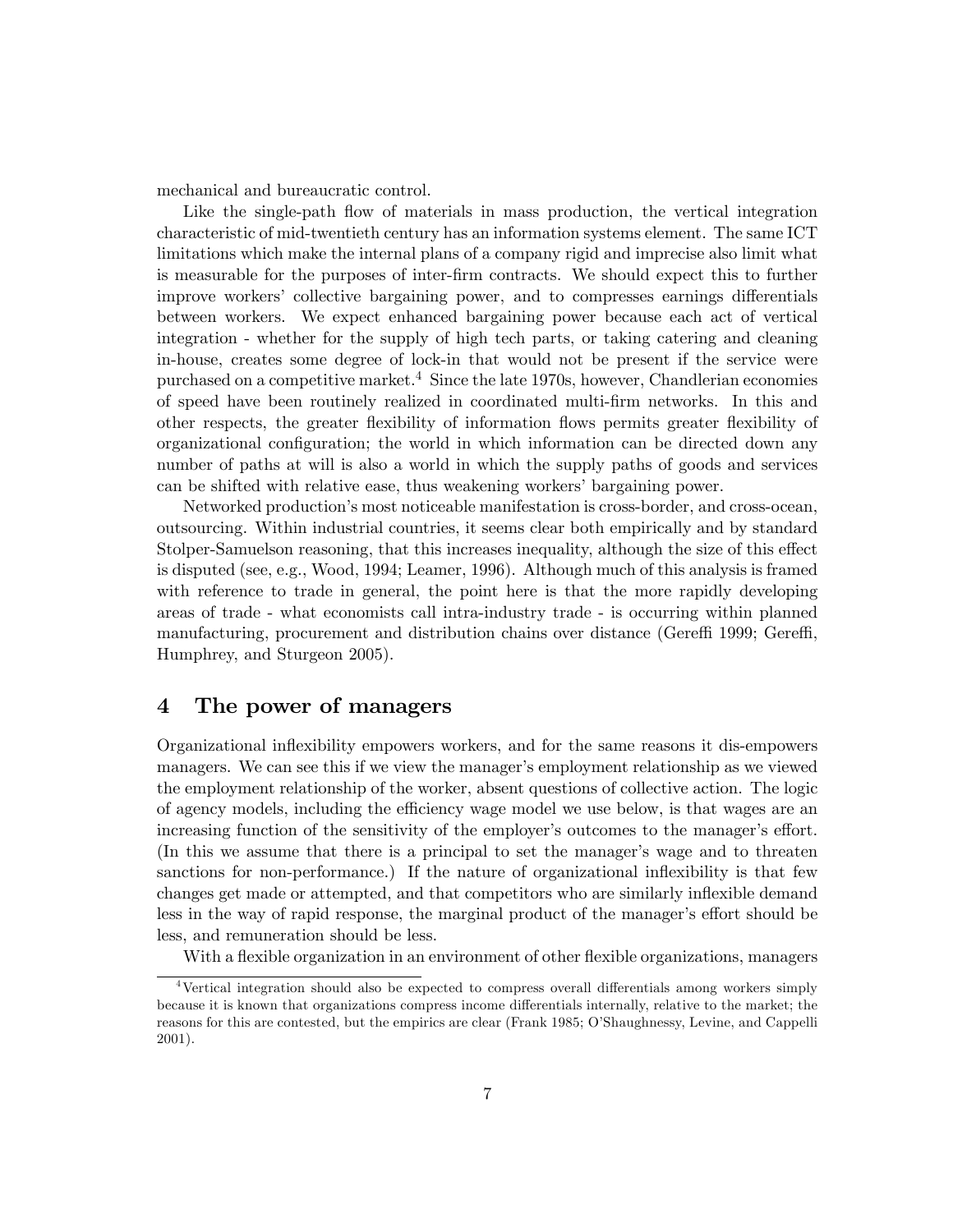have more consequential choices to make. Moreover, the ICTs which facilitate the flexibility, in part by enhancing the monitoring of workers and of the states of nature in which workers make decisions, can do little to monitor the more complex and non-comparable actions and options of executives.

For these reasons, the enhanced flexibility of organizations can help to explain the astonishing secular increase in executive pay in the US, Britain, and some other countries, over the past thirty years. Others have attributed this increase - and the higher levels of executive pay in the liberal market economies - to  $\text{finarcialization}$  (O'Sullivan, 2001). Financialization in this context refers to the adoption of a normative standard of maximizing shareholder wealth as the proper objective for all firms and to the spread of hostile takeovers and leveraged / private equity buyouts as means of enforcing financial discipline on managers. Explanations for Önancialization include the growth of pension funds and other institutional investors, providing a new source of monitoring for corporations in the liberal market economies, and an ideological or cultural change wrought in the profit and productivity slump of the 1970s. While both of these explanations have merit, we find a third (non-exclusive) explanation emerging from our analysis: namely, that organizational modularity makes many different pieces of any large organization potentially marketable, and for that reason makes the top executive's job into one of managing an investment portfolio of business units. A menu of such investment decisions is another form of executive empowerment, and should lead to higher pay.

Whatever the cause of financialization, the ongoing market for companies and parts of companies creates similar agency rents for lawyers, investment bankers, and others involved in these deals. Together with the rise in the pay of corporate executives, this helps explain the extraordinary rise of the incomes - and, specifically, the  $wage$  incomes of the top one per cent since 1982.

## 5 Modelling PBTC

An efficiency wage model provides a framework for examining some of the issues of coordination and control that are the focus of this paper.<sup>5</sup> Consider an economy with three inputs, capital  $(K)$  and two types of labor  $(N_L$  and  $N_H)$ , and let the production be given by

$$
Y = F(e_L N_L, e_H N_H, K)
$$

where  $e_i$  denotes the effort of workers of type i. Using standard assumptions, type-i workers decide their effort by maximizing an objective function

$$
V^{i} = p^{i}(e_{i})[w_{i} - v(e_{i}) - h^{i}(\bar{w}_{i}, b, u_{i})]
$$

<sup>&</sup>lt;sup>5</sup>This section draws on, and extends, material from Skott and Guy (2007a).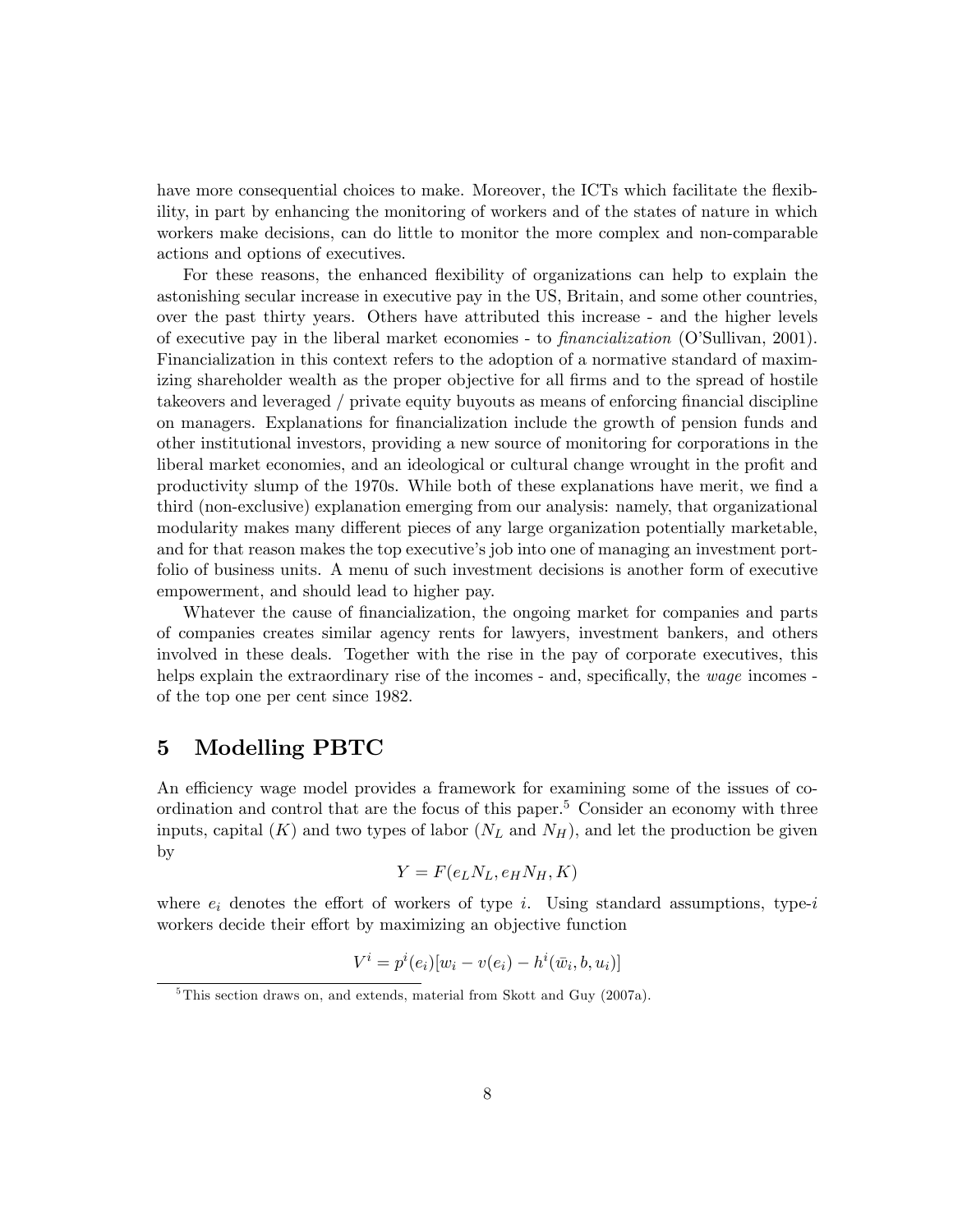where  $\bar{w}_i u_i$  and b denote the average wage, the unemployment rate and the rate of unemployment benefits.<sup>6</sup>

The function  $v(e_i)$  describes the disutility associated with effort. In order to focus more clearly on the effects of changes in relative power, we assume symmetry between the two groups of workers with respect to the  $v$ -function, and in the calculations below we use the specification,  $7$ 

$$
v(e_i) = e_i^{\gamma}; \gamma > 1 \tag{1}
$$

The function  $p^{i}(e_i)$  captures the effect of effort on the expected remaining duration of the job. An increase in effort reduces the risk of being fired (that is,  $p^{i'} > 0$ ), and we use a constant-elasticity specification,

$$
\frac{p^{i}e_i}{p^i} = \mu_i \tag{2}
$$

This specification can be seen as a log-linear approximation of the  $p^i$ -function around the equilibrium solution for  $e_i$ . The parameter  $\mu_i$ , which describes how well workers of group *i* can be monitored, is an inverse indicator of power. A high value of  $\mu_i$  implies that workers are closely monitored, the firing risk is very sensitive to variations in effort, and workers have little power; small values of  $\mu_i$  indicate that workers have high degrees of discretion in the sense that variations in their effort is likely to go undetected.

The function  $h^i(\bar{w}_i, b, u_i)$ , finally, represents the expected utility in case of job loss. The partial derivatives satisfy  $h_{\bar{w}}^i > 0, h_b^i > 0$  and  $h_u^i < 0$  under all standard assumptions. We use the specification associated with the intertemporal interpretation of the worker's maximization problem in Skott and Guy (2007a):

$$
h^{i} = \frac{(r+\delta)u_i}{ru_i+\delta}b + \frac{\delta(1-u_i)}{ru_i+\delta}(\bar{w}_i - v(\bar{e}_i))
$$
\n(3)

where  $\bar{e}_i$  is the optimal effort associated with the wage  $\bar{w}_i$ . The parameters r and  $\delta$  are the discount rate and the rate of job separations, respectively, and assuming symmetry in all respects other than power, both groups of workers have the same discount rate and the same average rate of separations.<sup>8</sup> Intuitively, the fallback position is a weighted average of the utility when unemployed (b) and in an alternative job  $(\bar{w}_i - v(\bar{e}_i))$ . The weights depend on  $u_i$  since (in a steady state) the unemployment rate is equal to the proportion of time one can expect to be unemployed; if there is no discounting  $(r = 0)$  the weights are simply  $u_i$  and  $1 - u_i$ , but when  $r > 0$ , unemployment (the initial state in case of job loss) is weighted more heavily.

<sup>6</sup>A simple intertemporal optimization model reduces to a special case of the maximization problem (Skott and Guy, 2007a).

<sup>&</sup>lt;sup>7</sup>The parameter restriction  $\gamma > 1$  is needed since otherwise the firm's unit cost would decrease monotonically as wages increase.

<sup>&</sup>lt;sup>8</sup>Differences in the elasticities of the  $p-$  function do not imply that the two groups cannot have the same average firing rates in equilibrium (see Skott and Guy (2007a) for details).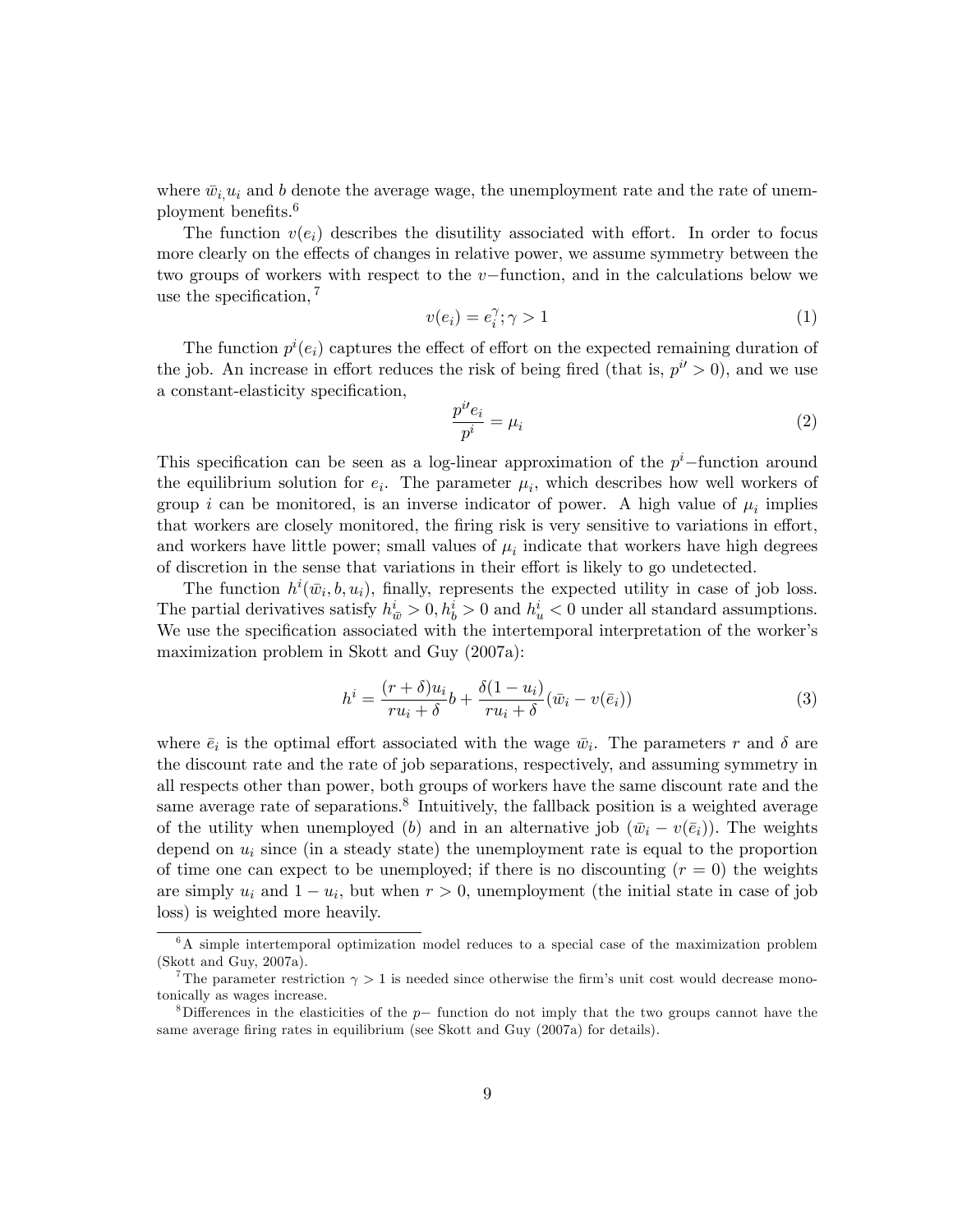The first order condition for the worker's maximization problem can be written

$$
-p^{i}v' + (w_{i} - v - h^{i})p^{i} = 0
$$

and, using the functional forms for v and p in equations (1)-(2), this condition implies that

$$
e_i = \left[\frac{\mu_i}{\mu_i + \gamma}(w_i - h_i)\right]^{1/\gamma} \tag{4}
$$

Wage and employment are set by the firm. Looking at the wage first, the standard Solow condition implies that

$$
\frac{e_{iw}w_i}{e_i} = 1
$$

and, using (4), we get

$$
w_i = \frac{\gamma}{\gamma - 1} h_i \tag{5}
$$

$$
e_i = \left[\frac{\mu_i}{\mu_i + \gamma} \frac{1}{\gamma - 1} h_i\right]^{1/\gamma} \tag{6}
$$

The demand for labor is determined by the first-order conditions

$$
w_i = F_{N_i}(e_L N_L, e_H N_H, K)
$$

and the specification of the production function is critical for the implications of the model. It is generally accepted that the elasticity of substitution between capital and labor is well below unity (see Klump et al. 2007 for a recent study), but we know of no attempts to examine the elasticity of substitution between groups with different workplace power.

As argued in section six below, power and skill may be correlated, and the laborlabor elasticity for different skills is sometimes taken to be above unity. The evidence, however, is weak. Katz and Murphy (1992) estimate an elasticity of 1.41 between highand low-skill workers (college and above vs high-school or less) but also point out that they are "somewhat skeptical of estimates of  $\sigma$  recovered from 25 nonindependent time series observations", and a range of elasticities - including an estimate of 0.5 - is consistent with the data in their study. Another recent study, Card et al. (1999), obtains very low estimates (all at or below 0.5), and the survey of earlier work in Hamermesh (1993) does not present a clear picture. These studies, in any case, focus on skill rather than power, and power, unlike skill, is a job attribute. For present purposes it is therefore the elasticity of substitution between jobs that matters, and the presence of mismatch in the job market may generate a spurious impression of substitutability: even if there were to be perfect complementarity between different jobs, the presence of mismatch - some high-skill workers having low-skill jobs - could give the appearance of substitutability.<sup>9</sup> Thus, we suspect the

 $^{9}$ Let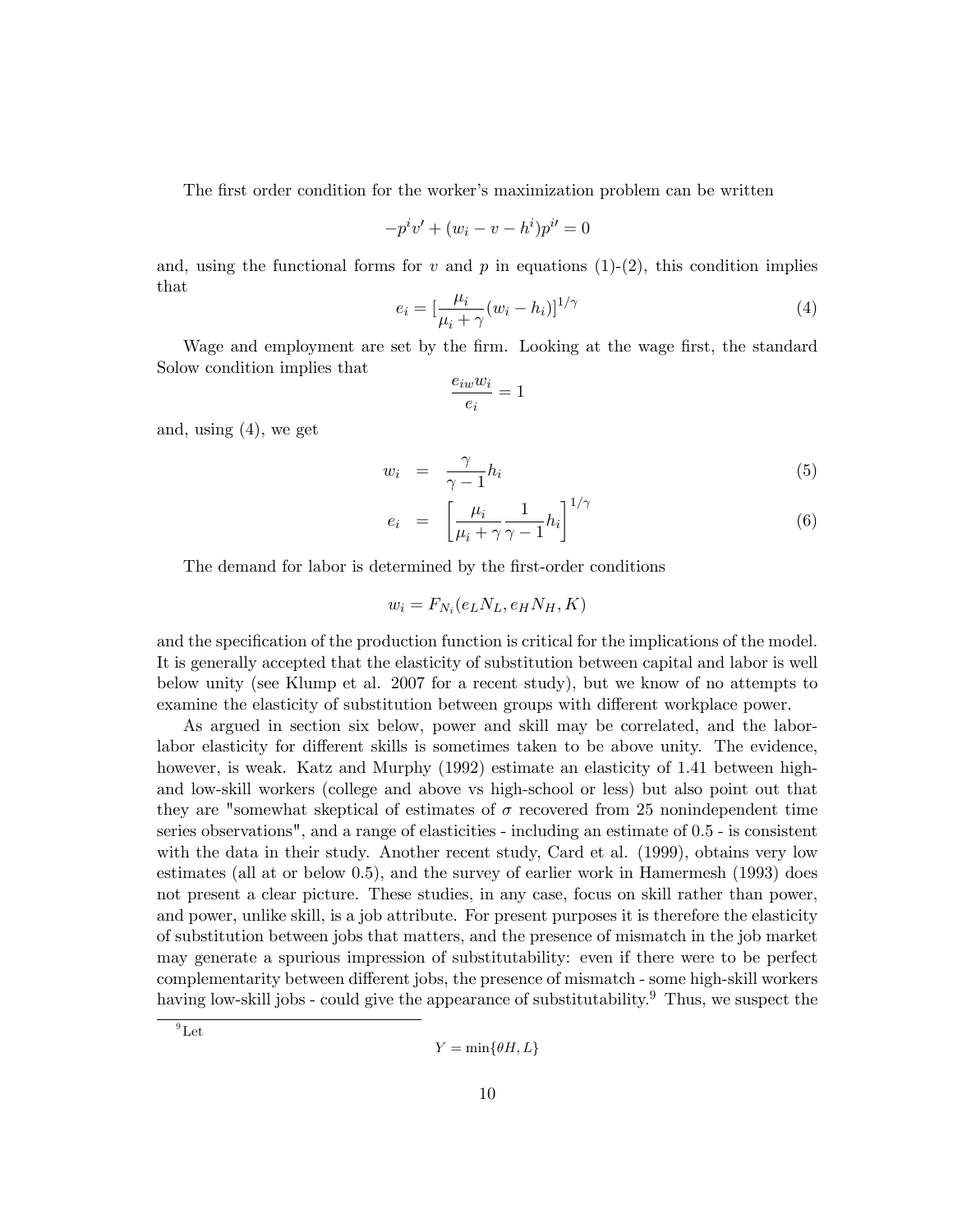empirically interesting case to be one in which the elasticity of substitution is well below unity, but a nested CES production function allows us to consider several cases,

$$
Y = A\{\frac{2}{3}([\frac{1}{2}(e_L N_L)^{-\rho_1} + \frac{1}{2}(e_H N_H)^{-\rho_1}]^{-1/\rho_1})^{-\rho_2} + \frac{1}{3}K^{-\rho_2}\}^{-1/\rho_2}
$$

With this production function, the labor demand equations can be written

$$
w_i = \frac{A}{3} e_i^{-\rho_1} N_i^{-\rho_1 - 1} \left[ \frac{1}{2} (e_L N_L)^{-\rho_1} + \frac{1}{2} (e_H N_H)^{-\rho_1} \right]^{(\rho_2 - \rho_1)/\rho_2}
$$
  

$$
\left\{ \frac{2}{3} \left( \left[ \frac{1}{2} (e_L N_L)^{-\rho_1} + \frac{1}{2} (e_H N_H)^{-\rho_1} \right]^{-1/\rho_1} \right)^{-\rho_2} + \frac{1}{3} K^{-\rho_2} \right\}^{-(1 + \rho_2)/\rho_2}
$$
(7)

To close the model, we impose the equilibrium condition that  $w_i = \bar{w}_i$ , and introduce symmetric and inelastic labor supplies. Normalizing these supplies at unity, we have

$$
u_i = 1 - N_i \tag{8}
$$

The solutions for wage rates, unemployment rates, work intensities (effort levels), and profitability can be derived using  $(3)$  and  $(5)-(8)$ , and we are in a position to examine the effects of PBTC or, in terms of the model, changes in the parameters  $\mu_L$  and / or  $\mu_H$ . If we include top-management with profit recipients, then the stylized picture suggested by our argument in sections 2-3 is one with a significant rise in  $\mu_L$  over the last 30 years and more modest changes or rough constancy of  $\mu_H$ .

The variations in  $\mu_L$  in Table 1 are within (what we consider) the plausible range,<sup>10</sup> and we use a discount rate of  $r = 0.05$  and a rate of separations of  $\delta = 0.2$  (implying

where  $H, L$  are the numbers of high and low skill jobs that are filled. Assuming that some low-skill jobs are filled by high-skill workers and  $/$  or some high-skill jobs by low skill workers, we have

$$
H = N_{HH} + N_{LH}
$$

$$
L = N_{HL} + N_{LL}
$$

where  $N_{HH}$  and  $N_{HL}$  are high-skill workers in high- and low-skill jobs, respectively, and  $N_{LL}$  and  $N_{LH}$ are low-skill workers in low- and high-skill jobs. Profit maximizing firms do not employ idle workers, and it follows that  $\theta(N_{HH} + N_{LH}) = N_{HL} + N_{LL}$  and  $Y = \theta(N_{HH} + N_{LH})$ . Hence,

$$
(\theta + 1)(N_{HH} + N_{LH}) = N_{HH} + N_{LH} + N_{HL} + N_{LL}
$$

and

$$
Y = \theta(N_{HH} + N_{LH}) = \frac{\theta}{\theta + 1}(N_{HH} + N_{LH} + N_{HL} + N_{LL})
$$
  
= 
$$
\frac{\theta}{\theta + 1}(N_H + N_L)
$$

where  $N_H$  and  $N_L$  denote the employment of high and low skill workers, respectively.

A more complete model could include mismatch, along the lines of Skott (2006), as well as changes in power. This, however, would complicate the analysis significantly.

<sup>10</sup>The intertemporal interpretation of the worker's maximization problem implies that  $p = 1/(r + \delta)$  and hence that  $p'e/p = -\frac{e}{r+\delta}\frac{d\delta}{de} = -\frac{\delta}{r+\delta}\frac{d\log\delta}{d\log e}$  where  $\delta$  is the rate of job separations. Job separations happen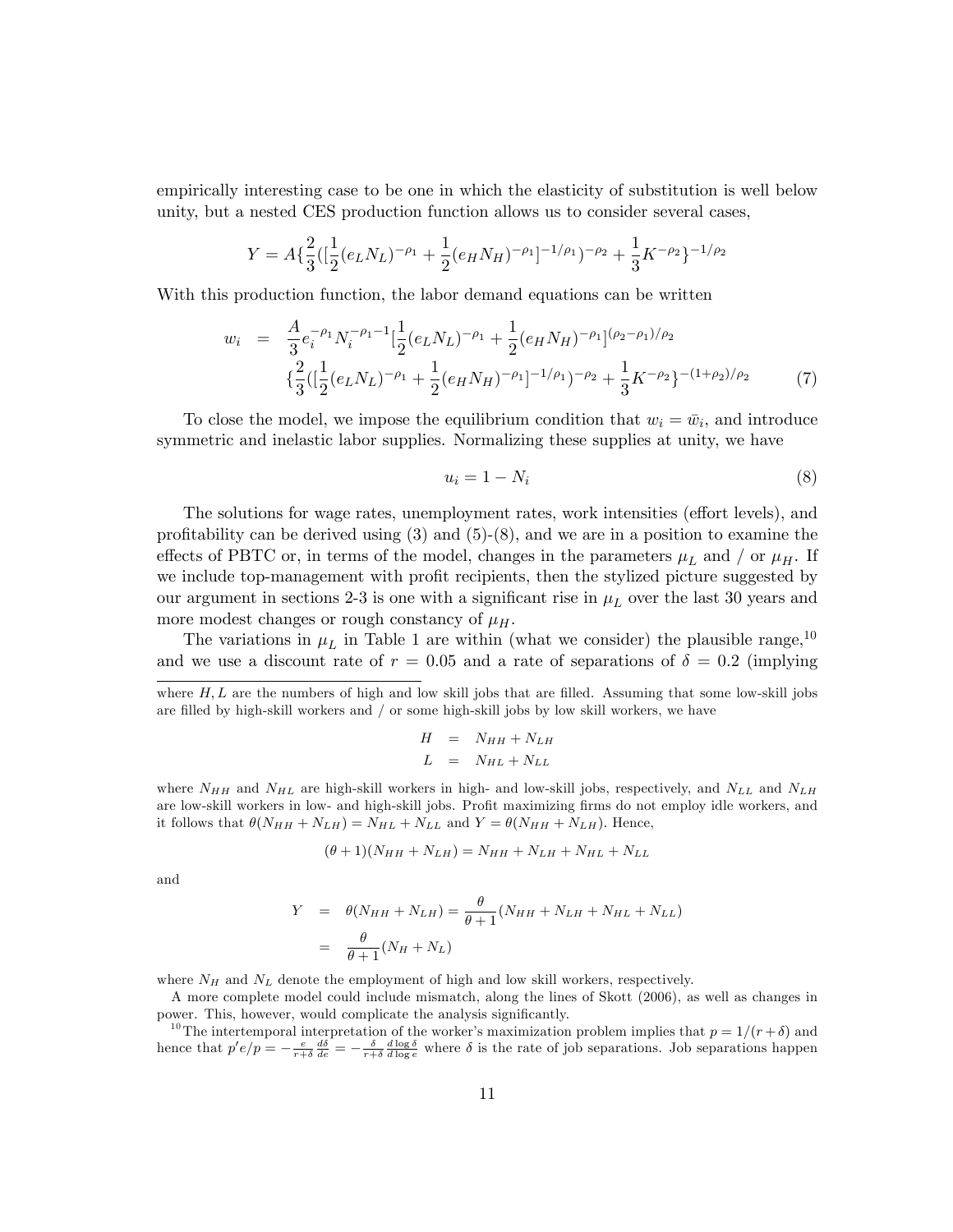that just over 18% of workers will lose, or choose to leave, their jobs within one period). The parameter  $\gamma$  in the utility function must be greater then one (cf above), and the qualitative results appear to be insensitive to the precise value. The table uses  $\gamma = 5$ . The rate of unemployment benefits ( $b = 0.008$ ), the capital stock ( $K = 0.1$ ), and the productivity parameter  $(A = 0.5)$  have been chosen to get employment rates of about  $0.75$ , a replacement rate of about  $1/3$ , and a capital-output ratio of about 2. With respect to the production function and the elasticities of substitution, finally, the table assumes that the capital-labor elasticity is  $\sigma_2 = 0.5$  while three different values of the labor-labor elasticity  $\sigma_1$  are considered; a benchmark value of  $\sigma_1 = 0.5$ , a high substitutability case with  $\sigma_1 = 1.5$  and a low substitutability case with  $\sigma_1 = 0.2$ .

Table 1: Effects of a decline in the power of  $L$  – workers on effort, wage, unemployment, and profits

| 1a: Benchmark case, $\sigma_1 = \sigma_2 = 0.5$                           |              |        |                      |                                           |       |                      |       |
|---------------------------------------------------------------------------|--------------|--------|----------------------|-------------------------------------------|-------|----------------------|-------|
| $\mu_L$                                                                   | $e_L$        | $w_L$  | $u_L$                | $e_H$                                     | $w_H$ | $u_H$                | $\pi$ |
| 0.1                                                                       |              |        | $0.156$ 23.4 $0.255$ | $0.156$ 23.4                              |       | 0.255                | 20.2  |
| 0.4                                                                       |              |        |                      | $0.200$ 21.7 $0.256$ $0.159$ 26.2 $0.241$ |       |                      | 24.0  |
| 0.8                                                                       | 0.224        | 20.6   | 0.251                | 0.161                                     | 27.5  | 0.236                | 25.9  |
|                                                                           |              |        |                      |                                           |       |                      |       |
| 1b: Strong labor-labor complementarity, $\sigma_1 = 0.2, \sigma_2 = 0.5$  |              |        |                      |                                           |       |                      |       |
| $\mu_L$                                                                   | $e_L$        | $w_L$  |                      | $u_L$ $e_H$                               | $w_H$ | $u_H$                | $\pi$ |
| 0.1                                                                       |              |        |                      | $0.156$ 23.4 $0.255$ $0.156$ 23.4 $0.255$ |       |                      | 20.2  |
| 0.4                                                                       |              |        |                      | $0.195$ 19.1 $0.280$ $0.162$ 28.8 $0.231$ |       |                      | 23.6  |
| 0.8                                                                       | $0.216$ 17.0 |        | 0.294                | 0.165                                     | 31.2  | 0.224                | 24.9  |
|                                                                           |              |        |                      |                                           |       |                      |       |
| 1c: Strong labor-labor substitutability, $\sigma_1 = 1.5, \sigma_2 = 0.5$ |              |        |                      |                                           |       |                      |       |
| $\mu_L$                                                                   | $e_L$        |        | $w_L$ $u_L$          | $e_H$ $w_H$                               |       | $u_H$                | $\pi$ |
| 0.1                                                                       |              |        |                      | $0.156$ 23.4 $0.255$ $0.156$ 23.4 $0.255$ |       |                      | 20.2  |
| $0.4\,$                                                                   |              |        | $0.206$ 24.9 $0.237$ |                                           |       | $0.155$ 23.1 $0.257$ | 24.4  |
| 0.8                                                                       | 0.234        | - 25.3 | 0.222                | 0.555                                     | 22.8  | 0.259                | 26.7  |
|                                                                           |              |        |                      |                                           |       |                      |       |

When there is labor-labor complementarity (the benchmark case with  $\sigma_1 = 0.5$  and the strong complementarity case with  $\sigma_1 = 0.2$ ) workers with low power will be relatively low-paid. An increase in  $\mu_L$  from  $\mu_L = 0.4$  to  $\mu_L = 0.8$  generates a decline in the absolute and relative wage of  $L$ -workers, and their work intensity increases (both absolutely and relative to that of  $H$ -workers); their relative employment declines and under strong complementarity, absolute employment declines too. Thus, the simultaneous increase in

for many reasons (including voluntary quits and plant closures), and it seems unlikely that  $-\frac{d \log \delta}{d \log e}$  should exceed unity (this statement is meaningful since the chosen scale for effort implies that the elasticity of output with respect to e is the same as the elasticity with respect to N). It follows that  $\mu$  will be less than one.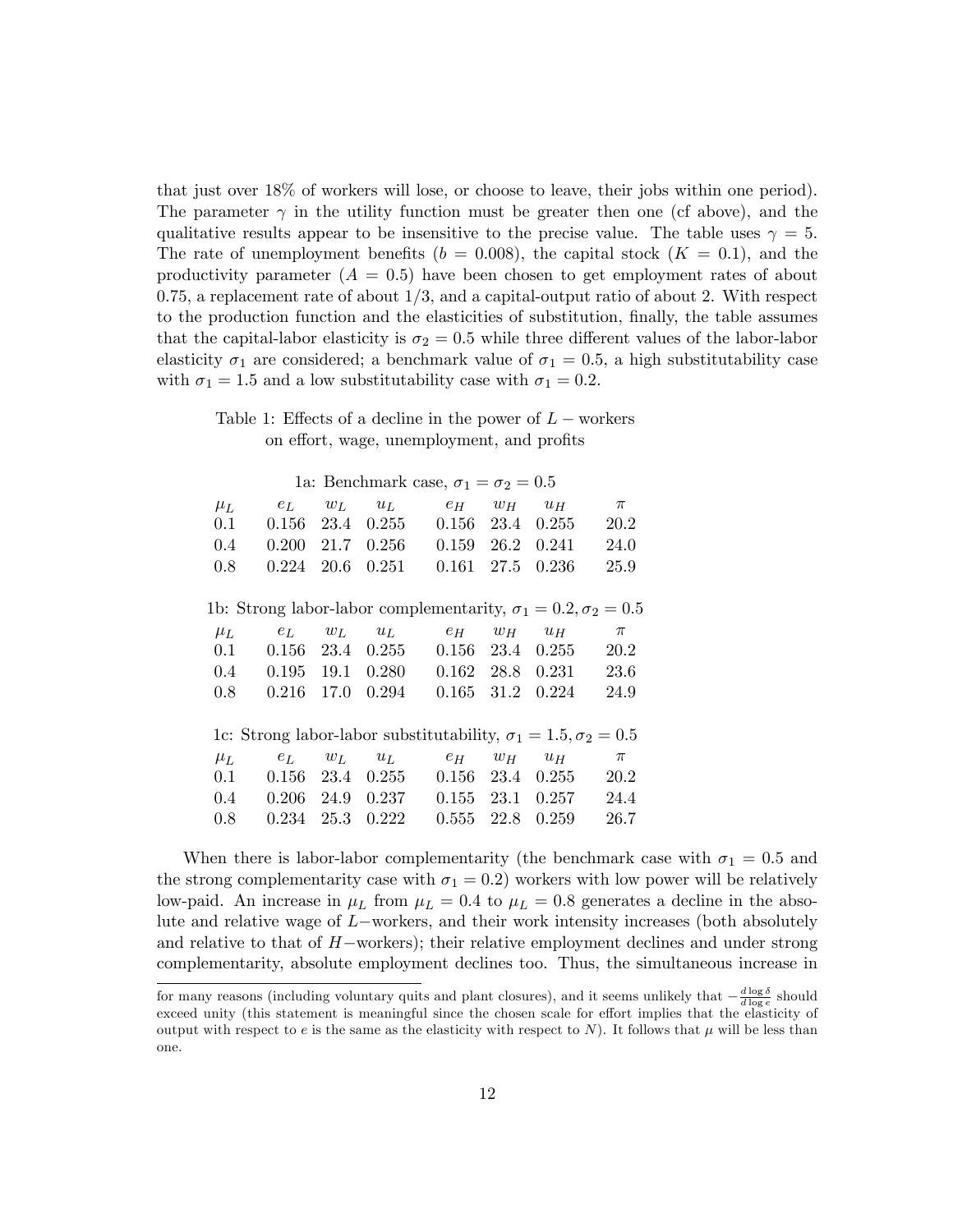the relative wage and the relative employment of high-skill workers does not require an explanation in terms of SBTC. The table demonstrates that changes in power relationships (the PBTC hypothesis) can explain these observations too. The increase in work intensity, moreover, is in line with findings of increased effort in the UK and other industrial economies during the 1980s and 1990s (Green 2004); the standard SBTC approach sheds little light on these findings. Note finally that total profits  $(\pi)$  and the profit share  $(\pi/(\pi + (1 - u_L)w_L + (1 - u_H)w_H))$  increase. In fact, in the benchmark case the proportional increase is higher for profits than for  $w_H$ , and the model can generate an explosion in managerial pay even if it is assumed that the share of top management in net profits is unchanged.

PBTC also produces an increase in wage inequality and increased profits in the case with good labor-labor substitutability ( $\sigma_1 = 1.5$ ). The difference is that in this case lowpower workers are high-paid, and to explain the observed increase in inequality over the last 30-40 years one would have to argue that new ICT has reduced the power of highly paid workers. This is implausible, and the empirical relevance of the model therefore hinges on the assumption of complementarity between high- and low-power jobs.

The model clearly has many limitations. One of them is that it is limited to changes in monitoring, which is just one avenue by which ICTs can affect the workplace power of employees; another that it deals only with individual effort choices and wage bargains, abstracting from any form of collective action. Thus, while the model may provide an acceptable approximation of current wage setting in the US, UK, and other liberal market economies (using the term in the sense employed by Hall and Soskice (2001)), it is less appropriate for countries in which wage bargains are more likely to be collective.<sup>11</sup>

#### 6 Skill bias?

In our discussion thus far we have focussed entirely on PBTC: a causal account running from ICT to coordination and control, from coordination and control to the relative power of different classes of employee, and from the distribution of power to the distribution of earnings. A more widely held theory connects new technology with the earnings distribution through the market for skills.<sup>12</sup>

In formal models of earnings determination, the distinction between skill and power

 $11$  Unions influence working conditions as well as wages. There is evidence that the presence of strong unions reduces the impact of the cost of job loss on effort (Green and McIntosh, 1998), and among European countries there is a correlation between loss of union power and the rate of work intensification (Green and McIntosh, 2001).

 $12$ <sup>12</sup>The source of the bias - SBTC or PBTC - can have important implications for the welfare analysis of technological change. Skill biases may produce both winners and losers, but there is a presumption of net gains in the sense that under SBTC the gains of the winners would be sufficient, in principle, to compensate the losers. There is no basis for this presumption in the case of power bias. A new technique can be profitable and may be adopted even if it is less efficient than existing techniques (Skott and Guy 2007b; an earlier Marx-inspired literature includes Bowles (1989) and Green (1988)).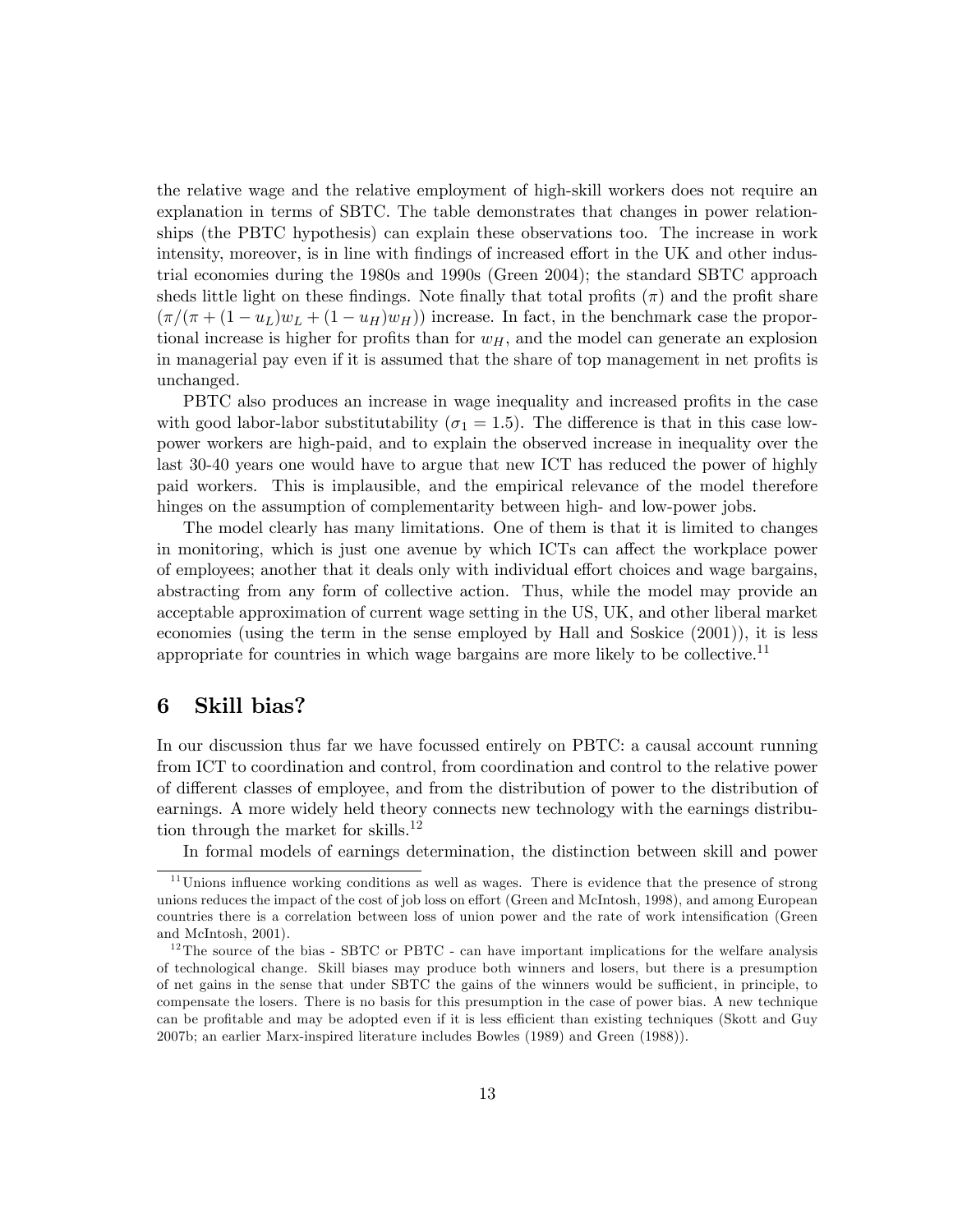seems clear: for skill, we have straightforward models of supply and demand equilibrium in the market for human capital; for power, we have a variety of principal-agent models. Yet the two are often been conflated. Yet, while agency reasoning is widely used to explain cross sectional differences in earnings, it is seldom employed to explain changes in those differences over time. In most of the vast literature on skill, earnings, and technology, power is either conflated with skill, or ignored completely.

The habit of conflation owes something to Braverman (1974), who does not conflate skill and power but does make them part of the same cause and effect relationship: he depicts de-skilling as a process driven by the employer's objective of dis-empowering employees, with the aim of paying them less. Yet de-skilled employees can became powerful, as the history of industrial unions testifies; and skilled employees are not necessarily powerful, as the experience of countless cooks, musicians, garment makers and horticulturalists shows. Power on the job is correlated with  $\text{skill}$  – other things equal, when the employer has a choice, more consequential discretion will be given to employees who know well what they are doing, than to those who do not  $-$  but it is not the same as skill, and factors other than skill are involved in the determination of power.

The practice of either ignoring power or conflating it with skill may owe simply to discretion being the better part of valor: trying to distinguish power and skill using available data is almost never straightforward. Measurements of either property are at best incomplete, and are more often indirect. Sometimes the proxies used are equally well proxies for skill and power. After a number of studies proxying skill with the use of a computer at work had found that ICT-related skills led to higher pay (see Autor, Katz, and Krueger 1998, and references therein), DiNardo and Pischke (1997) found that German workers received similar pay premiums for using computers and for using pencils; they also got paid more for sitting rather than standing. DiNardo and Pischke do not leave us believing that we know what causes pay differentials, but the fortuitous inclusion of pencils alongside computers in their data does tell us something of the limits of our knowledge. Or consider the evidence presented by Entorf and Kramarz (1997). Using longitudinal data on individual earnings, technology and the amount of discretion afforded employees in a broad sample of French companies, they find an earnings premium for the use of new technology, but only if the job allows significant discretion. This is consistent with a power interpretation, but we lack direct information on skill differences. Similarly, many studies of the effect of ICTs on the labor process in growing parts of the service sector, such as retailing, banking, telecommunications and customer service call centers provide evidence that a widening of workplace power differences following the adoption of ICTs is quite common, if by no means universal. Significant populations of lower-paid workers face increased monitoring, more precise task specification, and reduced opportunity for promotion, while managers face more consequential choices as a result of increased organizational flexibility. To the extent these studies deal with skill, however, skill differentials appear to be widening, too, so again the results are suggestive, but not decisive (Grimshaw et al. 2002; Grimshaw et al. 2001; Miozzo and Ramirez 2003; Batt 2001; Sewell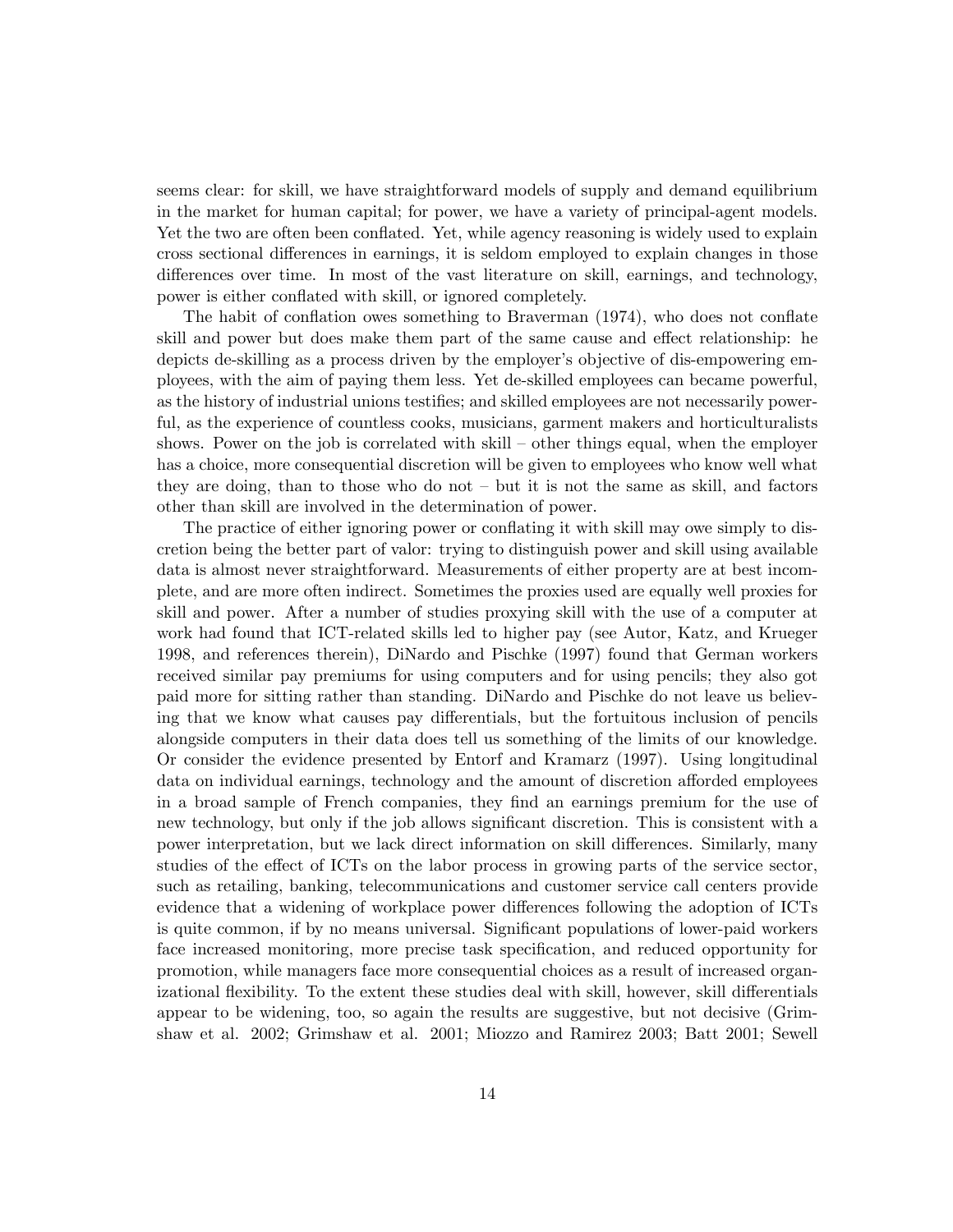1998; Hunter and Lafkas 2003). Card and DiNardo (2002) have argued that SBTC cannot explain why US earnings inequality did not continue to rise in the 1990s, in the face of continued adoption of new technologies; yet this can pose problems for PBTC, as well.

What we argue here is that SBTC falls down most clearly in its inability to provide a convincing story of endogenous institutional change. This is a major problem for Goldin and Katz (1998), for example, when they attribute the fact of the great compression in the US to the rapid spread of high school education (a source of skill), but its suddenness to other institutional changes which they must treat as exogenous. Similarly, when the decompression speeds up in the late 1970s, it is helped along by a series of institutional changes. Why should institutional changes, in both cases, accelerate the market trend?

## 7 Institutions

In the discussion above, we considered ways in which technologies of coordination and control affect the bargaining power of individual workers and managers, and of groups of workers, at the level of the firm. What of the institutional environment in which the firm and its employees bargain?

There is little question that institutional changes played major roles in both the reduction of inequality in the 1940s, and its rise since the late 1970s. Many of these institutional changes can be viewed as complementary to the within-Örm changes in bargaining power we have described. In the US, for instance, federal legislation in the late 1930s strengthened labor unions, extensions of social insurance improved the bargaining fall-back of workers, and regulation restricted competition in many industries. The same can be said for workplace health and safety, minimum wage, and statutory overtime pay. Later, in the de-compression period, the enforcement of federal labor relations law weakened, industries were de-regulated, and the real value of the federal minimum wage was allowed to fall. DiNardo et al (1996) find that de-unionization and the falling real value of the minimum wage account for a substantial share of the rise in US wage inequality between 1979 and 1988.<sup>13</sup>

In many countries of course, the great compression of the 1940s was not matched by a de-compression in the late 20th century. Recent studies of this question have been framed in a comparative capitalisms framework which distinguishes between "liberal" market economies (LMEs) and other, more or less "coordinated" market economies (CMEs). The former coincide almost exactly with the English-speaking industrial economies, while the various shades of the latter are found in continental Europe and East Asia. Mann and

<sup>&</sup>lt;sup>13</sup>An insitutional explanation raises questions concerning the simultaneous increase in the relative wages and employment of highly paid (high-skill, high-power) workers. This simultaneous change could be accommodated by the PBTC model in section 5. It can also, however, be accounted for, in models with neither skill nor power biases. If the labor market is characterized by 'overeducation' - that is, a mismatch with many high-skill workers accepting jobs for which their skills are not needed - an increase in the relative wage of high-skill jobs need not generate a decline in the relative employment of high-skill workers (Skott 2005, 2006; Sattinger 2006).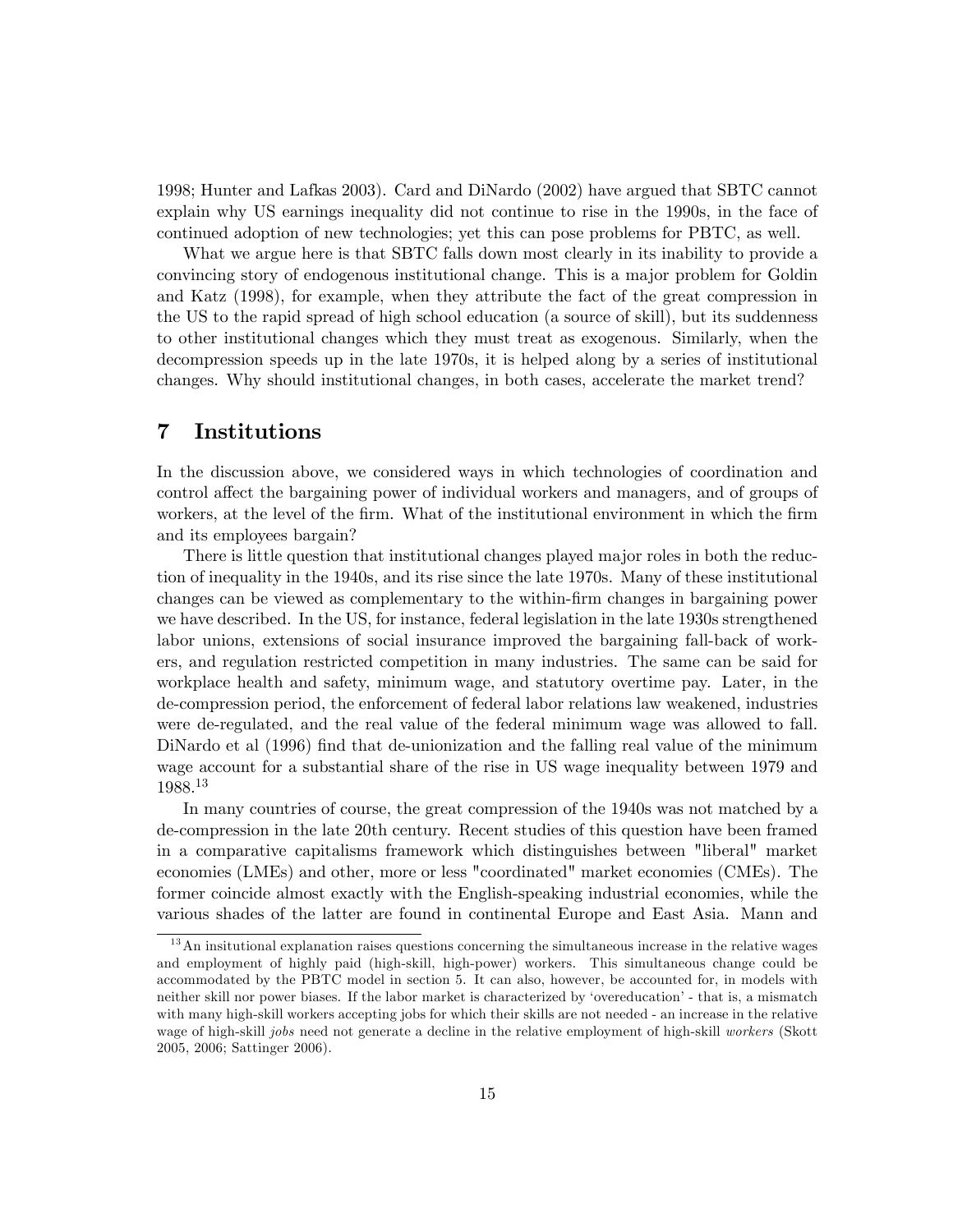Riley (2007) show that Anglo-Saxon economies had lower income GINIs in 1950 than either continental European or Scandinavian economies; while the Anglo-Saxon economies got less equal over the ensuing 50 years, the other groups became more equal. The institutional configurations which have prevented de-compression in many countries are well explicated by Estevez-Abe et al.  $(2001)$ , and by Mares  $(2001)$ . They offer an explanation of how what Hall and Soskice (2001) call "coordinated market economies" came to have institutions of redistribution which have, so far, proved robust in the face of changes in technology and business organization. What they do not explain is why the compression did occur in the Anglo-Saxon economies, nor why it occurred broadly across the industrial world in the first place.

One could argue that the post-war survival, and intensification, of wartime redistribution resulted simply from the extension in the political arena of the power of organized labor.<sup>14</sup> Yet many of the countries in which the compression occurred were governed by conservative or center parties, without the support of unions; it occurred even in some fascist states where the union role in national politics had been effectively extinguished.

If our analysis in this paper is correct, the institutional changes that contributed to the great compression were facilitated by the needs of business. The modern, midtwentieth century business enterprise offered substantial productivity gains, but those gains were conditional on the resolution of conflicts within firms. Here it is necessary to step back from the formal modeling of bargaining, in that such models describe equilibrium end-states and can create the impression that such end-states are arrived at without cost. The companies we describe, with worker power created by limited management information and by product and information flows subject to hold-up, are sites of conflict. Institutions designed to minimize the cost of this conflict did so by accommodating the bargaining positions formed by the information structure of the firms.<sup>15</sup> Thus, our analysis in this paper provides an argument, rooted in relationships within the firm, for the parallel compression of the income distribution of the United States and most of industrial world. Unlike some of the European economies, the United States never developed the strong interlocking institutional constraints on earnings distribution, described by Estevez-Abe et al. (2001)). Instead, in the early post-war era of American mass production the constraints and incentives provided by the managerial firm itself meant that only a relatively weak set of institutional constraints was needed to effect redistribution.

 $14$ <sup>14</sup> The influence of the cold war and the perception that the Soviet Union could present a viable alternative economic system may also have played a role.

 $^{15}$  Eichengreen and Iversen (1999) and Estevez-Abe et al. (2001) make an argument parallel to ours, with regard to the positive relationship between catch-up potential after wartime losses (proxied by the ratio of GDP per capita post-war and pre-war), and the formation of institutions for social insurance, skill formation and - in the event if not the design - redistribution.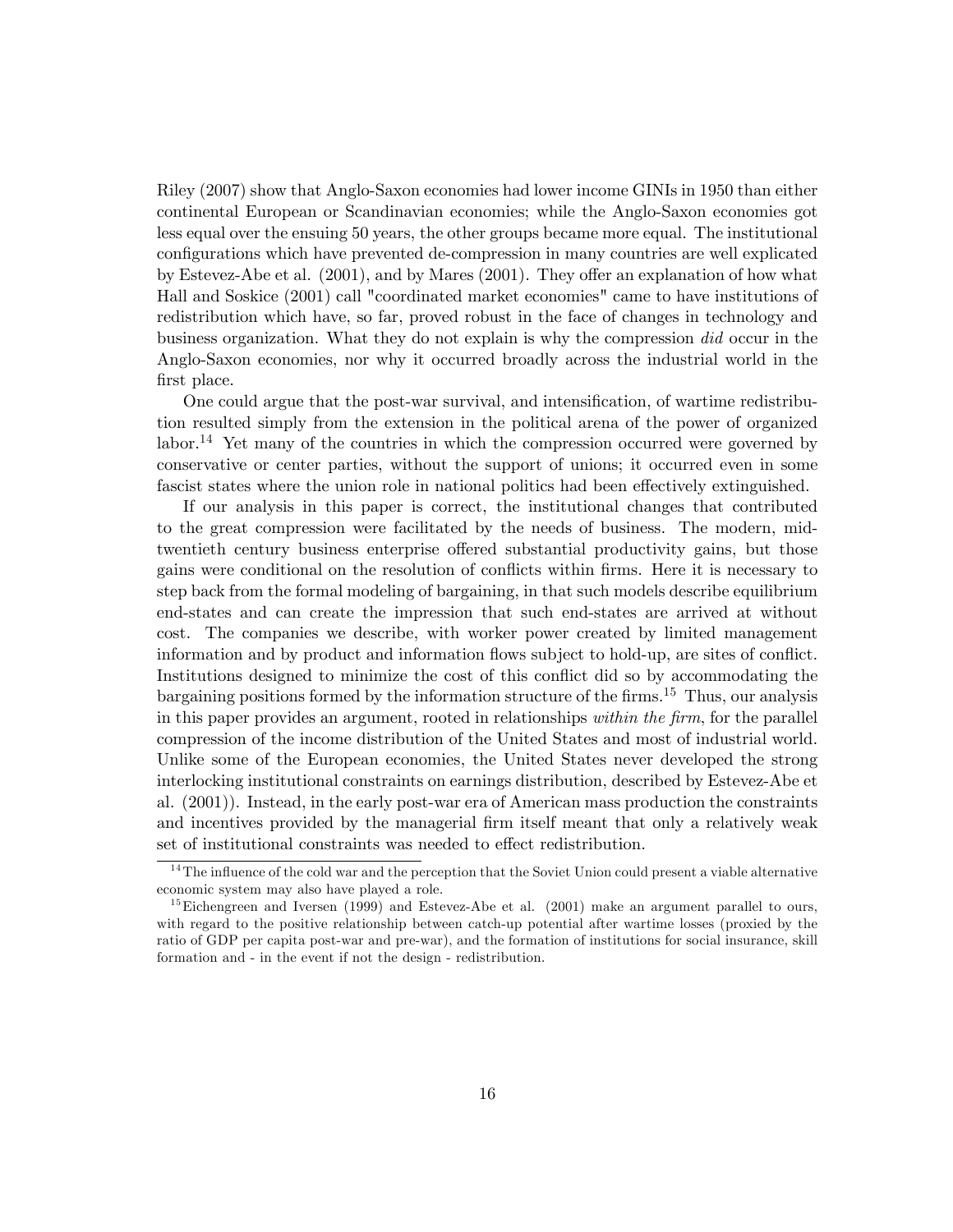## 8 Conclusion

The substantial productivity benefits of a planned division of labor - benefits derived from economies of scale, scope, and speed - brought the rapid emergence of managerial firms in the early twentieth century. The productivity gains were contingent, however, on solving problems of coordination and control within the Örms. The limitations of the information systems employed for coordination and control created significant agency problems, both individual and collective, which on balance strengthened the bargaining power of lower-ranking and less-skilled workers. Moreover, the organizational ináexibility inherent in coordinating extensive divisions of labor with crude ICT reduced top managers' scope for action, thus limiting their agency rents. These factors had the potential, in a decentralized system of wage determination, to reduce inequality; however, they also had the ability, amply evidenced in the 1930s, to provide a setting for industrial conflict which dissipated many of the productivity gains promised by managerial enterprise, and in some cases might even threaten the larger social order. Under these circumstances, institutions which aided peaceful resolution of workers' claims were socially functional. The particular causal mechanisms by which this functionality came to be implemented is beyond the scope of this paper.

The relationship we propose between ICT and income distribution needs to be compared with a more conventional story, which connects the two through the market for skill. There is such a market, and there is no doubt that shifts in the supply of, and demand for, skills affects the distribution of income. The questions here are whether supply of and demand for skill provides the principal route by which changing technology explains the great U-turn in income distribution in the US and other liberal market economies between 1940 and 2000. There are a number of reasons for doubting that the market for skill can explain either the abruptness of the changes - particularly the onset of the compression or the relative stability of the distribution in other periods.

Moreover, it is clear that institutional change played a large part at both the inception and the reversal of the great compression. If technological changes contributed to the compression through the labor market - whether via skills or via agency - was it just a coincidence that institutional changes were pushing the income distribution in the same direction? We do not need to fall back on coincidence if the institutional changes are produced endogenously by the same process that connects technology and the labor market. We argue that the agency problem - the imperative of resolving conflicting claims to productivity gains - provides good story of endogenous institutional change at both ends of the great compression, in a way that the skill story cannot.

## References

[1] Akerlof, George A. 1982. "Labor Contracts as Partial Gift Exchange". Quarterly Journal of Economics 97:543-569.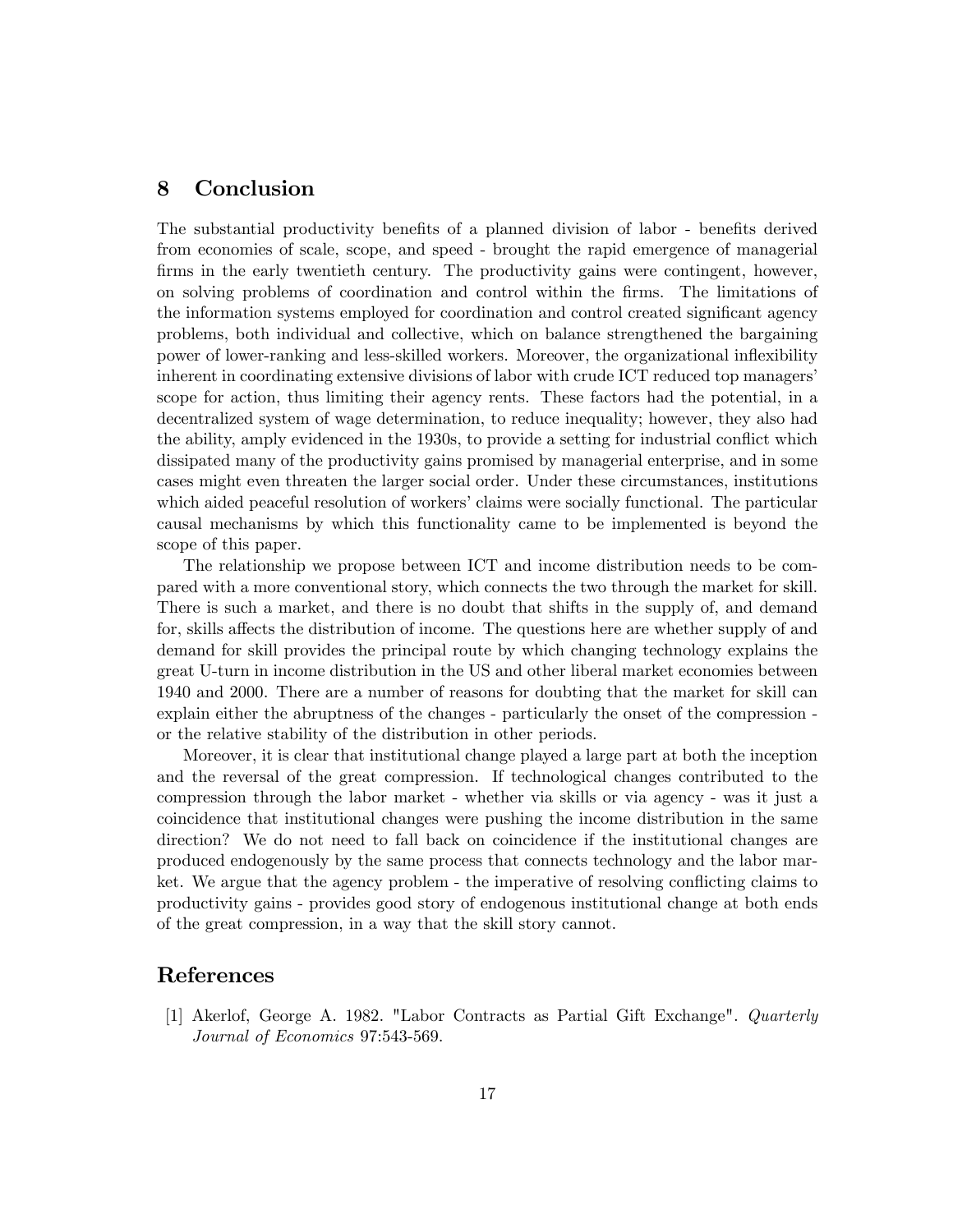- [2] Alchian, Armen, and Harold Demsetz. 1972. "Production, Information Costs, and Economic Organization". American Economic Review 62, pp. 777-795.
- [3] Alvaredo, Facundo, and Emmanuel Saez. 2006. "Income and Wealth Concentration in Spain in a Historical and Fiscal Perspective". London: Centre for Economic Policy Research.
- [4] Autor, David H.; Katz, Lawrence F. and Krueger, Alan B. 1998. "Computing Inequality: Have Computers Changed the Labor Market?" Quarterly Journal of Economics, 113(4), pp. 1169-1213.
- [5] Batt, Rosemary. 2001. "Explaining Wage Inequality in Telecommunications Services: Customer Segmentation, Human Resource Practices, and Union Decline". Industrial and Labor Relations Review 54 (2A), pp. 425-449.
- [6] Beniger, James R. 1986. The Control Revolution: Technological and Economic Origins of the Information Society. Cambridge, Mass: Harvard University Press.
- [7] Black, Sandra E, and Lisa M Lynch. 2001. "How to Compete: The Impact of Workplace Practices and Information Technology on Productivity". Review of Economics and Statistics 83 (3), pp. 434-445.
- [8] Bowles, Samuel. 1985. "The Production Process in a Competitive Economy: Walrasian, Neo-Hobbesian and Marxian Models". American Economic Review, 75, pp. 16-36.
- [9] <sup>*o*</sup> 1989. "Social Institutions and Technical Choice". In Technological and Social Factors in Long Term Economic Fluctuations, edited by M. DeMatteo, A. Vercelli and R. Goodwin. Berlin: Springer Verlag.
- [10] Braverman, Harry. Labor and Monopoly Capital. New York: Monthly Review Press, 1974.
- [11] Card, David, and John E. DiNardo. 2002. "Skill Biased Technological Change and Rising Wage Inequality: Some Problems and Puzzles". In Working Paper. Cambridge, Massachusetts: NBER.
- [12] Card, D., F. Kramarz and T. Lemieux. 1999. "Changes in the Relative Structure of Wages and Employment: A Comparison of the United States, Canada and France". Canadian Journal of Economics, 32 (4), pp. 843-877.
- [13] Chandler, Alfred D. Jr. 1977. The Visible Hand: The Managerial Revolution in American Business. Cambridge, Mass.: Harvard University Press.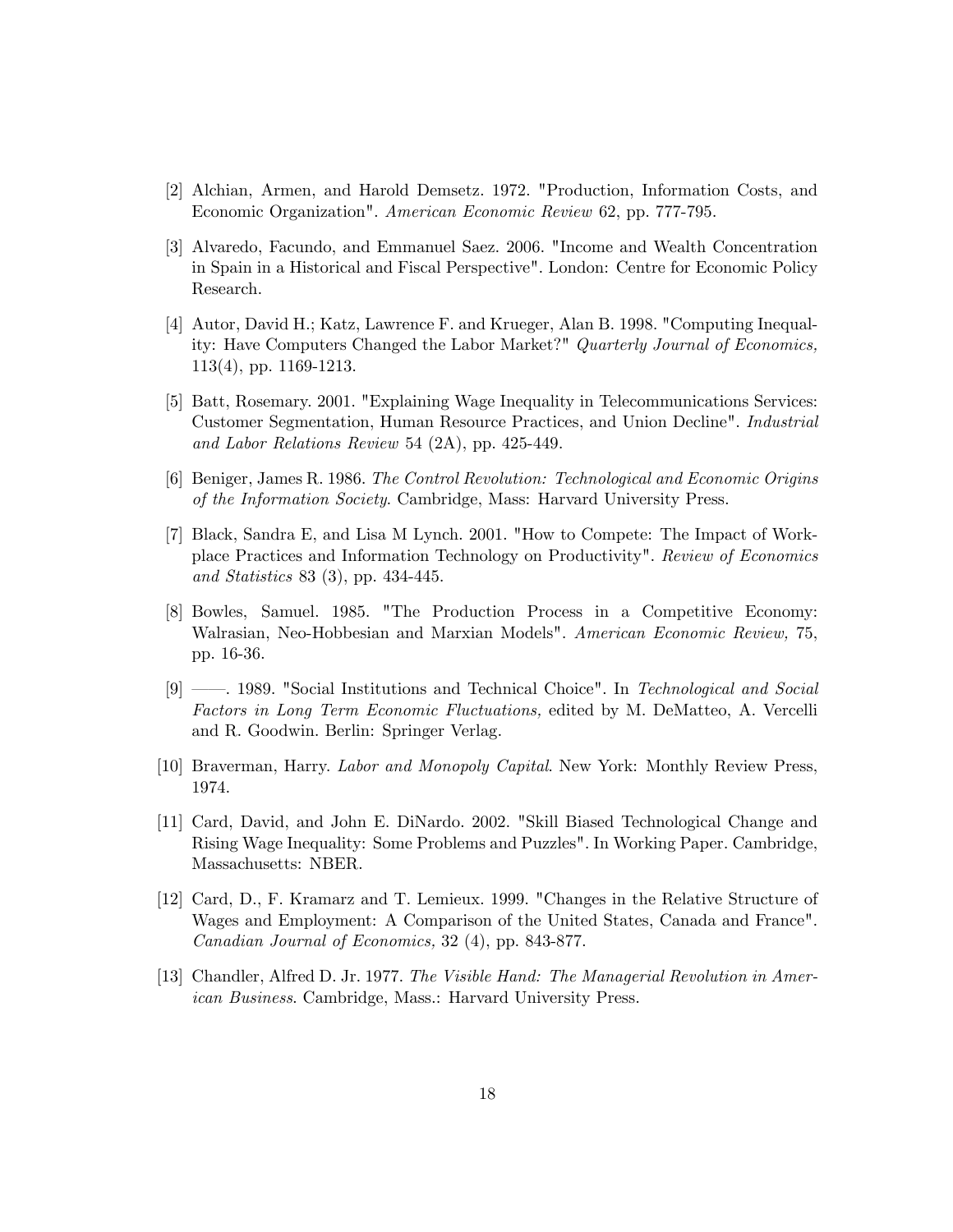- [14] Cortada, James W. 1993. Before the Computer: Ibm, Ncr, Burroughs, and Remington Rand and the Industry They Created, 1865-1956. Princeton: Princeton University Press.
- [15] DiNardo, John, Nicole M. Fortin, and Thomas Lemieux. 1996. "Labor Market Institutions and the Distribution of Wages, 1973-1992: A Semiparametric Approach". Econometrica 64 (5), pp. 1001-1044.
- [16] DiNardo, John E., and Jorn Steffen Pischke. "The Returns to Computer Use Revisited: Have Pencils Changed the Wage Structure Too?" Quarterly Journal of Economics, 1997, 112 (1), pp. 291-303.
- [17] Edwards, Richard. 1979. Contested Terrain: The Transformation of the Workplace in the Twentieth Century. New York: Basic Books.
- [18] Eichengreen, Barry, and Torben Iversen. 1999. "Institutions and Economic Performance in the 20th Century: Evidence from the Labour Market". Oxford Review of Economic Policy 15 (4), pp. 121-138.
- [19] Entorf, Horst and Francis Kramarz. "Does Unmeasured Ability Explain the Higher Wages of New Technology Workers?" European Economic Review, 1997, 41, pp. 1489- 509.
- [20] Estevez-Abe, Margarita, Torben Iversen, and David Soskice. 2001. "Social Protection and the Formation of Skills: A Reinterpretation of the Welfare State". In Varieties of Capitalism: The Institutional Foundations of Comparative Advantage, edited by P. A. Hall and D. Soskice. Oxford: Oxford University Press.
- [21] Fairris, David. 1997. Shopfloor Matters: Labor-Management Relations in Twentieth-Century American Manufacturing. London: Routledge.
- [22] Frank, Robert. 1985. Choosing the Right Pond. New York: Oxford University Press.
- [23] Freeman, Richard B. 1996. "Labor Market Institutions and Earnings Inequality". New England Economic Review May/Jun, pp. 157-168.
- [24] Freeman, Richard B, and James L. Medoff. 1984. What Do Unions  $Do?$  New York: Basic Books.
- [25] Gereffi, Gary. 1999. "International Trade and Industrial Upgrading in the Apparel Commodity Chain". Journal of International Economics 40 (1):37-70.
- [26] Gereffi, Gary, John Humphrey, and Timothy Sturgeon. 2005. "The Governance of Global Value Chains". Review of International Political Economy 12 (1):78-104.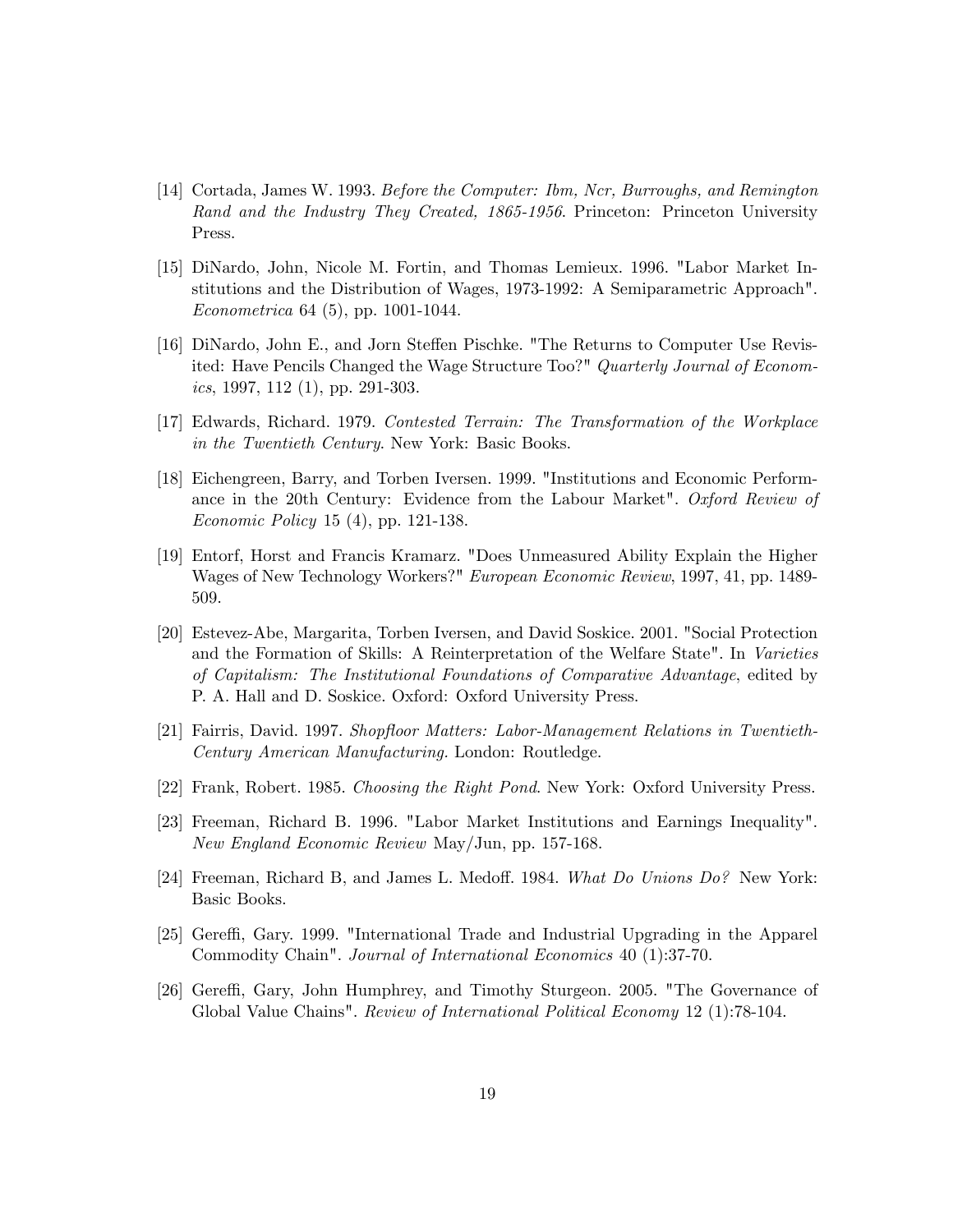- [27] Gintis, Herbert, and Tsuneo Ishikawa. 1987. "Wages, Work Intensity, and Unemployment". Journal of the Japanese and International Economies, 1, pp. 195-228.
- [28] Goldin, Claudia, and Lawrence F. Katz. 1998. "The Origins of Technology-Skill Complementarity". Quarterly Journal of Economics 113 (3).
- [29] Gordon, David. 1996. Fat and Mean: The Corporate Squeeze of Working Americans and the Myth of Managerial Downsizing. New York: Free Press.
- [30] Green, Francis. 1988. "Technical efficiency and production relations: an expository note". Mimeo.
- [31] <sup>31</sup> 2004. "Why Has Work Effort Become More Intense?" *Industrial Relations* 43 (4), pp. 709-741.
- [32] Green, Francis, and Steven McIntosh. 2001. "The Intensification of Work in Europe." Labour Economics, 8, no. 2, pp. 291-308.
- [33] Green, Francis, and Steven McIntosh. 1998. "Union Power, Cost of Job Loss and Workers' Effort." *Industrial and Labor Relations Review*, 51, no. 3, pp. 363-83
- [34] Grimshaw, Damian, Huw Beynon, Jill Rubery and Kevin G. Ward. 2002. "The Restructuring of Career Paths in Large Service Sector Organisations: 'Delayering', Upskilling and Polarisation." Sociological Review, 50(1), pp. 89-116.
- [35] Grimshaw, Damian, Kevin G. Ward, Jill Rubery and Huw Beynon. 2001. "Organisations and the Transformation of the Internal labor Market." Work, Employment, Society, 15(1), pp. 25-54.
- [36] Hall, Peter A, and David Soskice, eds. 2001. Varieties of Capitalism: The Institutional Foundations of Comparative Advantage. Oxford: Oxford University Press.
- [37] Hamermesh, Daniel S. 1993. Labor Demand. Princeton University Press.
- [38] Hayek, Friedrich A. von. 1945. "The Use of Knowledge in Society". American Economic Review, 35, pp. 519-530.
- [39] Howell, David R and Susan S Wieler. 1998. "Skill-based demand shifts and the wage collapse in the United States: A critical perspective". Eastern Economic Journal, 24 (3), pp. 343-366.
- [40] Hunter, Larry W and John J. Lafkas. 2003. "Opening the Box: Information Technology, Work Practices, and Wages." Industrial and Labor Relations Review, 56(2), pp. 224-43.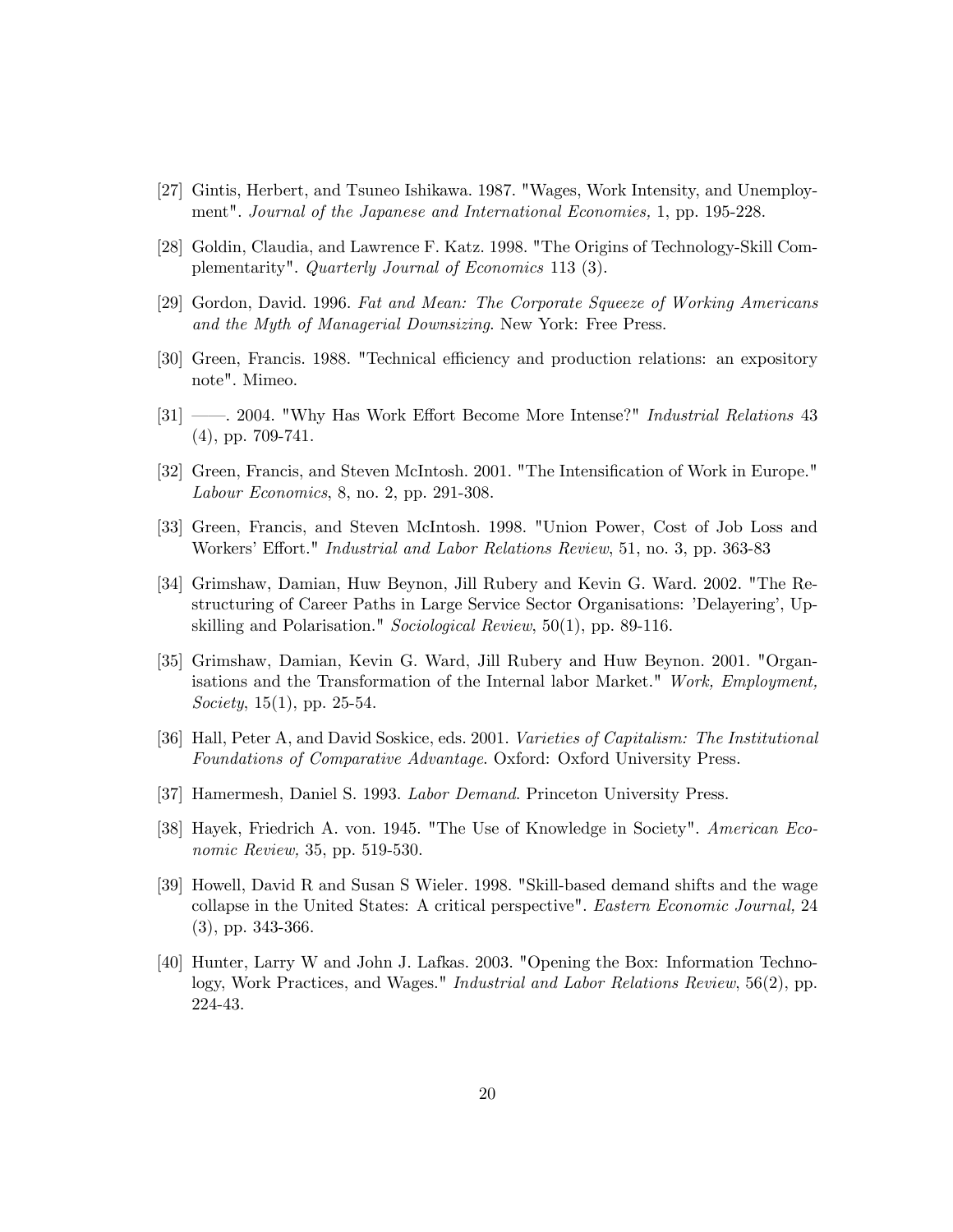- [41] Jonscher, Charles. 1994. "An Economic Study of the Information Technology Revolution". In Information Technology and the Corporation of the 1990s: Research Studies, edited by T. J. Allen and M. S. Scott Morton. New York: Oxford University Press.
- [42] Katz, Lawrence F. and Murphy, Kevin M. 1992 "Changes in Relative Wages, 1963- 1987: Supply and Demand Factors:. Quarterly Journal of Economics, 107 No 1, pp. 35-78.
- [43] Klump, Rainer, Peter McAdam and Alpo Willman. 2007. "Factor Substitution and Factor-Augmenting Technical Progress in the United States: A Normalized Supply-Side System Approach". Review of Economics and Statistics, v. 89, iss. 1, pp. 183-92
- [44] Kopczuk, Wojciech, Emmanuel Saez and Jae Song. 2007. "Uncovering the American Dream: Inequality and Mobility in Social Security Earnings Data since 1937". Mimeo.
- [45] Leamer, Edward E. 1996. "Wage Inequality from International Competition and Technological Change: Theory and Country Experience". American Economic Review 86 (2), pp. 309-314.
- [46] Levy, Frank and Peter Temin. 2007. "Inequality and Institutions in 20th Century America". Working Paper 13106. Cambridge, MA: NBER.
- [47] Lindert, Peter H. 2000. "Three Centuries of Inequality in Britain and America". In Handbook of Income Distribution, edited by A. B. Atkinson and F. Bourguignon.
- [48] Machlup, Fritz. 1962. Knowledge: Its Location, Distribution and Economic Significance. Princeton: Princeton University Press.
- [49] Mann, Michael, and Dylan Riley. 2007. "Explaining Macro-Regional Trends in Global Income Inequalities, 1950-2000." Socio-Economic Review, 5, no. 1, pp. 81-116.
- [50] Mares, Isabela. 2001. "Firms and the Welfare State: When, Why, and How Does Social Policy Matter to Employers?" In Varieties of Capitalism: The Institutional Foundations of Comparative Advantage, edited by P. A. Hall and D. Soskice. Oxford: Oxford University Press.
- [51] Miozzo, Marcela, and Matias Ramirez. 2003. "Services innovation and the transformation of work: the case of UK telecommunications". New Technology, Work and Employment, 18 (1), pp. 62-79.
- [52] Moriguchi, Chiaki and Emmanuel Saez. 2007. "The Evolution of Income Concentration in Japan, 1886-2005: Evidence from Income Tax Statistics". Forthcoming in Review of Economics and Statistics.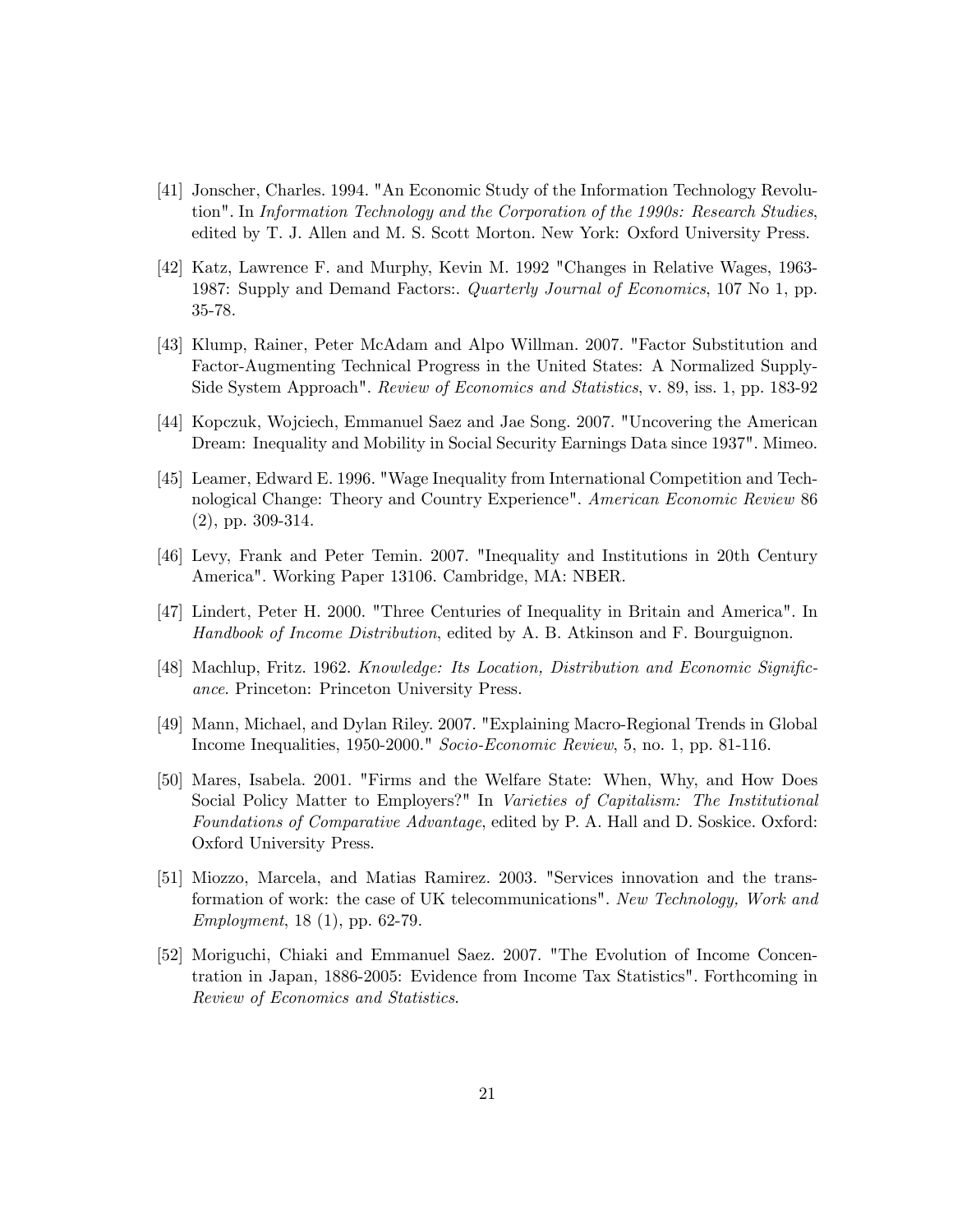- [53] O'Shaughnessy, K C, David I Levine, and Peter Cappelli. 2001. "Changes in Managerial Pay Structures 1986-1992 and Rising Returns to Skill". Oxford Economic Papers 3, pp.482-507.
- [54] O'Sullivan, Mary. 2001. Contests for Corporate Control: Corporate Governance and Economic Performance in the United States and Germany. Oxford: Oxford University Press.
- [55] Piketty, Thomas, and Emmanuel Saez. 2007. "Income Inequality in the United States, 1913-2002". In Top Incomes over the Twentieth Century: A Contrast Between European and English Speaking Countries edited by A.B. Atkinson and T. Piketty, Oxford: Oxford University Press.
- [56] Piketty, Thomas, Gilles Postel-Vinay, and Jean-Laurent Rosenthal. 2006. "Wealth Concentration in a Developing Economy: Paris and France, 1807-1994". American Economic Review 96 (1), pp. 236-256.
- [57] Piore, Michael J., and Charles Sabel. 1984. The Second Industrial Divide: Possibilities for Prosperity. New York: Basic Books.
- [58] Polanyi, Michael. 1962. Personal Knowledge: Towards a Post-Critical Philosophy. London: Routledge
- [59] Roine, Jesper, and Daniel Waldenström. 2006. The Evolution of Top Incomes in an Egalitarian Society: Sweden, 1903-2004. IEHC: Helsinki.
- [60] Sattinger, Michael. 2006. "Overlapping Labor Markets". Labour Economics, 13, pp.  $237 - 257$
- [61] Sewell, Graham. 1998. "The Discipline of Teams: The Control of Team-Based Industrial Work Through Electronic and Peer Surveillance". Administrative Science Quarterly, 43 (2), pp. 397-429.
- [62] Shapiro, Carl, and Joseph Stiglitz. 1984. "Equilibrium Unemployment as a Worker Discipline Device". American Economic Review, 74 (3), pp. 433-444.
- [63] Simon, Herbert A. 1957. Models of Man. New York.
- [64] Skott, Peter. 2005. "Fairness as a Source of Hysteresis in Employment and Relative Wages". Journal of Economic Behavior and Organization, 57 (3), pp. 305-331.
- [65] <sup>*n*</sup> = 2006. "Wage Inequality and Overeducation in a Model with Efficiency Wages". Canadian Journal of Economics, 39 (1), pp. 94-123.
- [66] Skott, Peter, and Frederick Guy. 2007a. "A Model of Power-Biased Technological Change". *Economics Letters*, 95, pp.  $124-131$ .